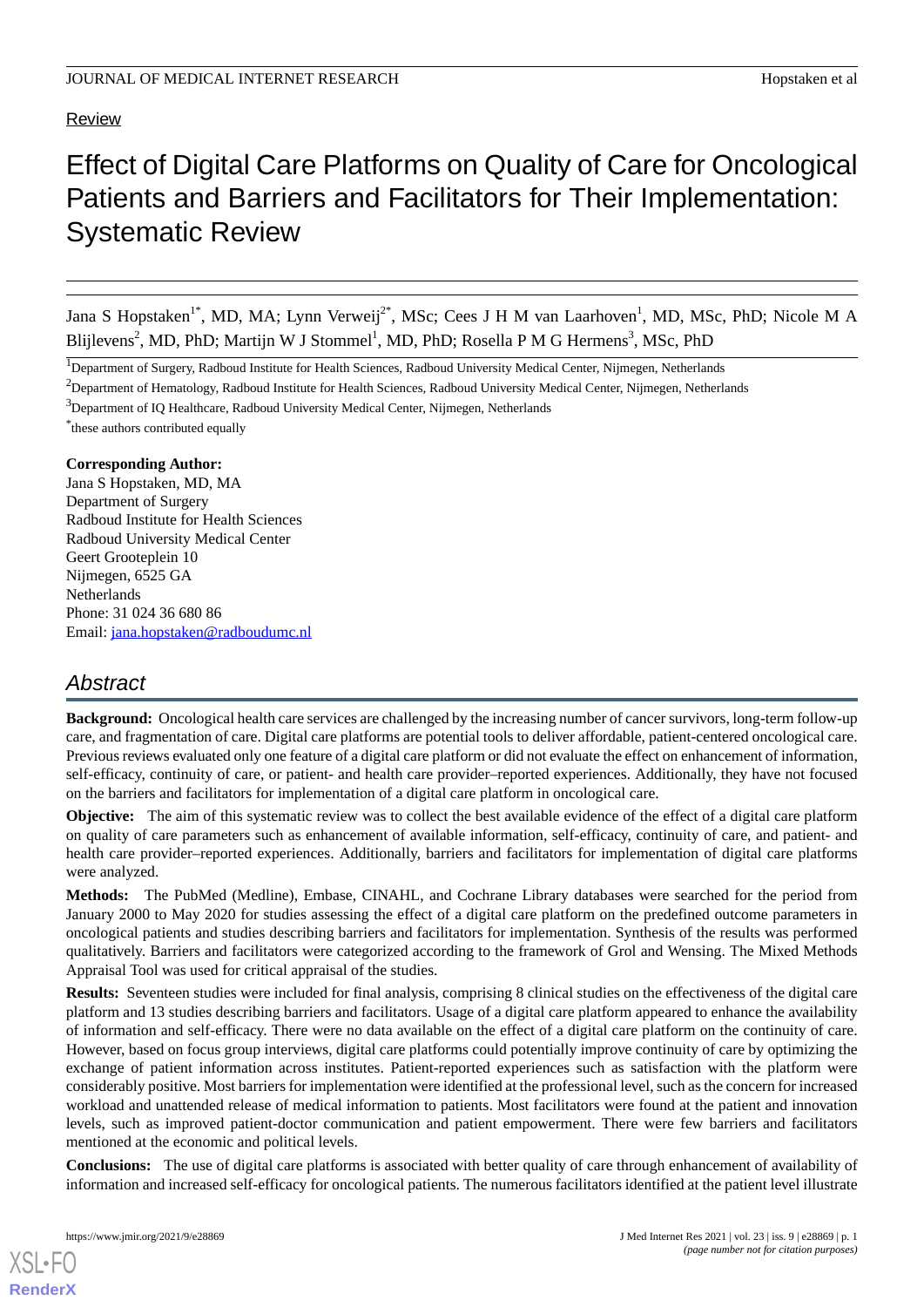that patients are positive toward a digital care platform. However, despite these favorable results, robust evidence concerning the effectiveness of digital care platforms, especially from high-quality studies, is still lacking. Future studies should therefore aim to further investigate the effectiveness of digital care platforms, and the barriers and facilitators to their implementation at the economic and political levels.

*(J Med Internet Res 2021;23(9):e28869)* doi:  $10.2196/28869$ 

# **KEYWORDS**

digital care platforms; cancer care; eHealth; telemedicine; health care services; fragmentation of care; health care fragmentation; oncology; quality of care; barriers; facilitators; patient experience

# *Introduction*

# **Background**

Over the past few decades, the management of patients with cancer has considerably changed. Owing to earlier detection of cancer and improved treatment strategies, the number of cancer survivors has increased [[1\]](#page-13-0). For this reason, patients with cancer currently require long-term follow-up care, similar to patients with chronic diseases. It is expected that the increased need of follow-up care, in combination with an overall increase of cancer patients due to an aging society, will intensify the use of health care services and increase health care costs [[2\]](#page-13-1). Current health care systems cannot accommodate these increased demands and are deemed unsustainable [\[3](#page-13-2),[4\]](#page-13-3). An additional problem that requires a reevaluation of oncological health care services is the multidisciplinary, and sometimes multi-institutional, aspect of current care. This refers to the fact that cancer patients are usually cared for by multiple health care providers (HCPs), and that, as a result of centralization of complex care to high-volume centers [\[5](#page-13-4)], patients may receive parts of their treatment in multiple hospitals [[6-](#page-13-5)[9](#page-13-6)]. These aspects result in the fragmentation of cancer care [\[10](#page-13-7)].

The challenges facing cancer care are recognized by the World Health Organization [[11\]](#page-13-8) and the Health Program of the European Union [[12\]](#page-13-9), and have prompted them to think of different health care structures that enable the delivery of affordable, coordinated, patient-centered oncological care. A solution in restructuring health care for oncological patients could be found in telemedicine or electronic health (eHealth). Moreover, the COVID-19 pandemic, which led to the sudden forced implementation of telemedicine, has demonstrated the potential of telemedicine and eHealth to many patients and doctors [[13\]](#page-14-0). These technologies therefore seem to be indispensable for sustainable care.

For these reasons, the time seems right to deploy eHealth much more widely in oncological care. An updated, accepted definition of eHealth is lacking, but eHealth can be perceived as an umbrella term for all digital communication and information technologies that aid in health care or health care services [[14,](#page-14-1)[15](#page-14-2)]. Over the past decades, multiple eHealth interventions have been developed to support oncological care [[16,](#page-14-3)[17\]](#page-14-4). The eHealth-based intervention of interest in this review is a digital care platform. We define a digital care platform as an eHealth-based tool that aims to increase coordinated and patient-centered care. A digital care platform incorporates several different features, which separately have been the subject of study elsewhere [\[18](#page-14-5)-[21\]](#page-14-6). First, digital care platforms may

provide patients with information specific to their situation. Second, they can provide an overview of the patients' personal health records, including appointments, medical results, and correspondence. Third, digital care platforms may also offer direct, secure messaging with HCPs (eg, electronic consultation [e-Consult]). We consider these three characteristics as key features of a digital care platform. Some additional features may include the registration of patient-reported outcomes (PROMs), a patient forum, the possibility to exchange patient-related information between different health care institutes, and enable communication between HCPs and general practitioners.

Studies on the use of eHealth-based tools and their effect on care processes have been previously described for patients with chronic diseases [\[22](#page-14-7),[23\]](#page-14-8). A recent systematic review by Tighe et al [\[23](#page-14-8)] indicated that digital platform–like interventions such as self-management tools have a positive effect on physical activity and disease-related quality of life. A systematic review by Kooij et al [\[22](#page-14-7)] indicated that digital interventions had positive effects on patient confidence and HCP satisfaction, but that firm conclusions on its clinical effects could not be drawn. Studies on the use of eHealth in oncological care have reported favorable results, as it has been associated with improved patient-provider communication [[24\]](#page-14-9); improved coping with cancer-related symptoms such as fatigue, depression, anxiety, and physical activity [\[16](#page-14-3),[25-](#page-14-10)[28](#page-14-11)]; and improved medication adherence and higher patient satisfaction [[20](#page-14-12)[,27](#page-14-13)]. Some studies have also reported favorable effects on quality of life [\[29](#page-14-14),[30\]](#page-14-15). However, these studies investigated the effect of only one feature of a digital care platform, for instance the registration of PROMs. Previous reviews did not study the digital care platform as a central part of the oncological health care service or the effect of digital care platforms on enhancement of information, continuity of care, or patient- and HCP-reported experiences. The effect on patient self-efficacy has only been studied for one feature of a digital care platform, namely self-management programs [[25\]](#page-14-10). The outcome parameters of interest (ie, enhancing availability of information, self-efficacy, continuity of care, and patient-reported and HCP-reported experiences) can also be placed in the Quality of Care framework provided by the Institute of Medicine [[31\]](#page-14-16). The six domains of quality of care are safe, effective, patient-centered, timely, efficient, and equitable care. Enhancing availability of information is a measure of effective and equitable care, self-efficacy is a measure of patient-centered care, patient-reported and HCP-reported experiences are measures of safe and patient-centered care, and continuity of care is a measure of efficient care and arguably also timely care.

```
XSL•FO
RenderX
```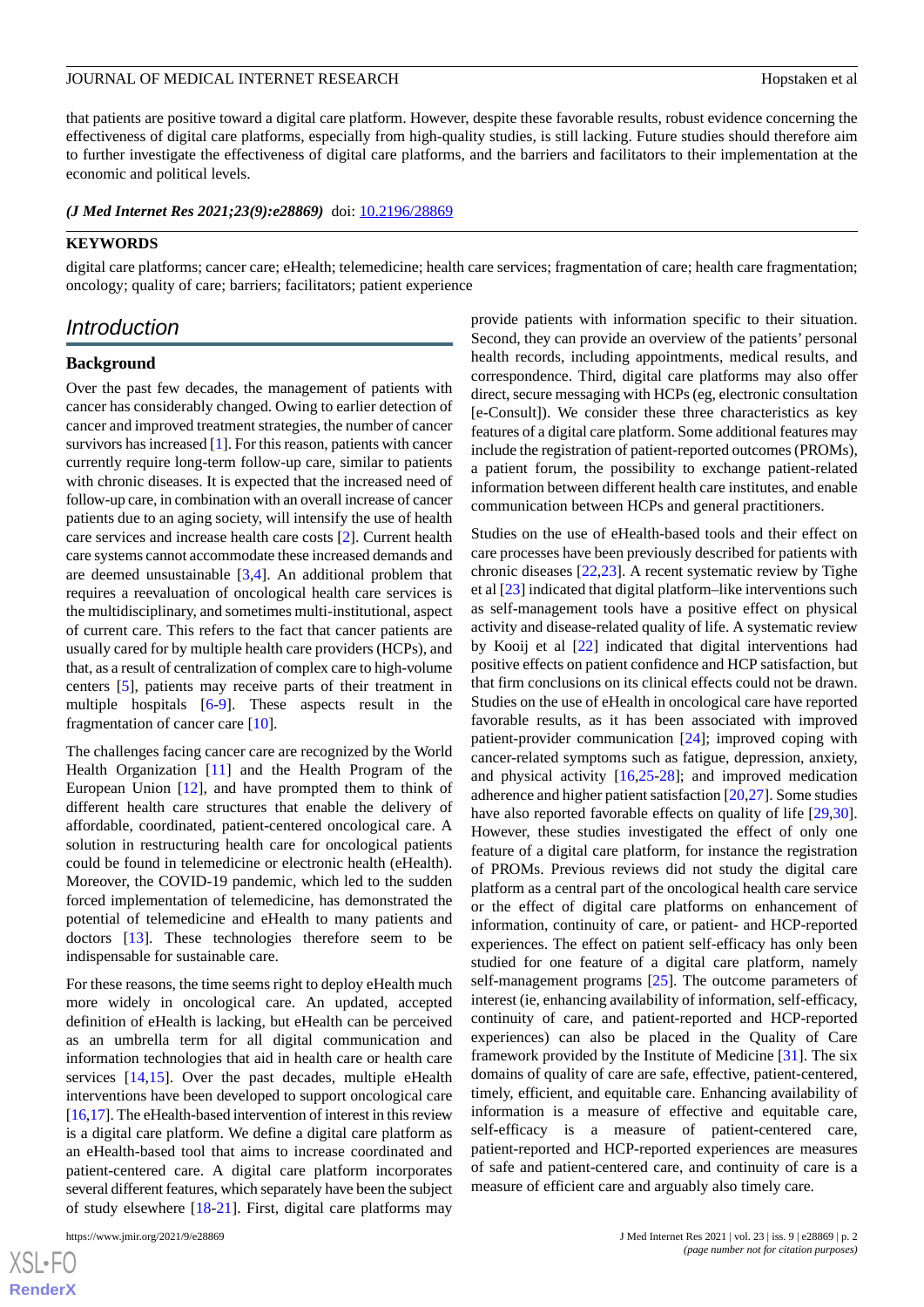Additionally, we did not identify any existing systematic reviews that focused on the barriers and facilitators that exist for the successful implementation of a digital care platform in oncological care. This is important to assess so as to adequately determine the feasibility of a digital care platform as part of routine oncological care.

# **Objectives**

The aim of this systematic review was two-fold: (1) to collect the best available evidence of the effect of a digital care platform on quality of care for oncological patients by focusing on enhancement of available information, self-efficacy, continuity of care (including communication), and patient-reported and HCP-reported experiences; and (2) to analyze the currently reported barriers and facilitators for implementation of a digital platform in oncological health care.

# *Methods*

# **Protocol and Registration**

This systematic review protocol was registered with the International Prospective Register of Systematic Reviews (PROSPERO; registration number CRD42020199282) [\[32](#page-14-17)] and was carried out according to the PRISMA (Preferred Reporting Items for Systematic Review and Meta-Analyses) guidelines [[33\]](#page-14-18).

# **Search Strategy**

The PubMed (Medline), Embase, CINAHL, and Cochrane Library databases were searched for the period from January 1, 2000 until May 27, 2020. Search terms used included "neoplasms" and affiliated terms combined with "patient portal" or "digital care" or "eHealth." The aim of this search query was to provide search results on literature involving both the effect of a digital care platform on quality of care for oncological patients as well as barriers and facilitators for implementation. The exact search query is shown in [Textbox 1](#page-2-0).

#### <span id="page-2-0"></span>Textbox 1. Search query.

(neoplasms [mesh] OR cancer\* [tiab] OR tumor\* [tiab] OR tumour\* [tiab] OR neoplasm\* [tiab] OR malignan\* [tiab])

AND

("Patient Portals"[Mesh] OR "Telemedicine" [Mesh] OR Patient portal\*[tiab] OR Patient platform\*[tiab] OR Patient web portal\*[tiab] OR Patient internet portal\*[tiab] OR virtual care\*[tiab] OR digital care [tiab] OR ehealth [tiab] OR e-health [tiab] OR econsult [tiab] OR e-consult [tiab])

# **Eligibility Criteria**

Studies of interest included randomized controlled trials (RCTs), prospective studies, and retrospective cohort studies. In addition, qualitative studies in which questionnaires were distributed or stakeholders were interviewed to investigate barriers and facilitators were also included. All studies were required to generate empirical data. Studies not written in English were also screened on the condition that they presented an English abstract. A translator could translate the full text if the abstract seemed to be eligible, thus avoiding a language bias. Systematic and narrative reviews, conference abstracts, and single case reports were excluded.

For our first objective, to collect the best available evidence of the effect of a digital care platform on quality of care, studies were required to involve oncological patients ≥18 years old. These clinical studies had to assess the effectiveness of a digital care platform. Although we provided our definition of a digital care platform in the Introduction, considering the exploratory stage of research of digital platforms in oncological care, we suspected that there would be a rather limited number of studies investigating such an extensive digital care platform. For this reason, for inclusion in our systematic review, a digital care

platform was required to have at least two of the following key features: (1) provide general information concerning the disease as education (eg, symptoms, treatment, follow-up, prognosis); (2) provide patient-specific information concerning their medical file, such as planned appointments, treatments, and lab results; and (3) enable patients to communicate with their physician or specialized nurse via chatting, e-Consult, or email. [Figure 1](#page-3-0) depicts these and other features of a digital care platform.

Studies that did not involve a digital care platform with at least two of the three above-mentioned features and studies that provided insufficient or vague details concerning the digital intervention were excluded from the analysis to assess our primary objective.

For the second objective, identification of barriers and facilitators for implementation of a digital care platform in oncological care, studies were not required to involve a digital care platform that was already implemented. They could comprise studies that actually implemented a digital care platform and subsequently described the barriers and facilitators for implementation, but they could also comprise studies that identified barriers and facilitators based on a hypothetical discussion with stakeholders. In the latter case, the digital care platform in question was not yet implemented or developed.

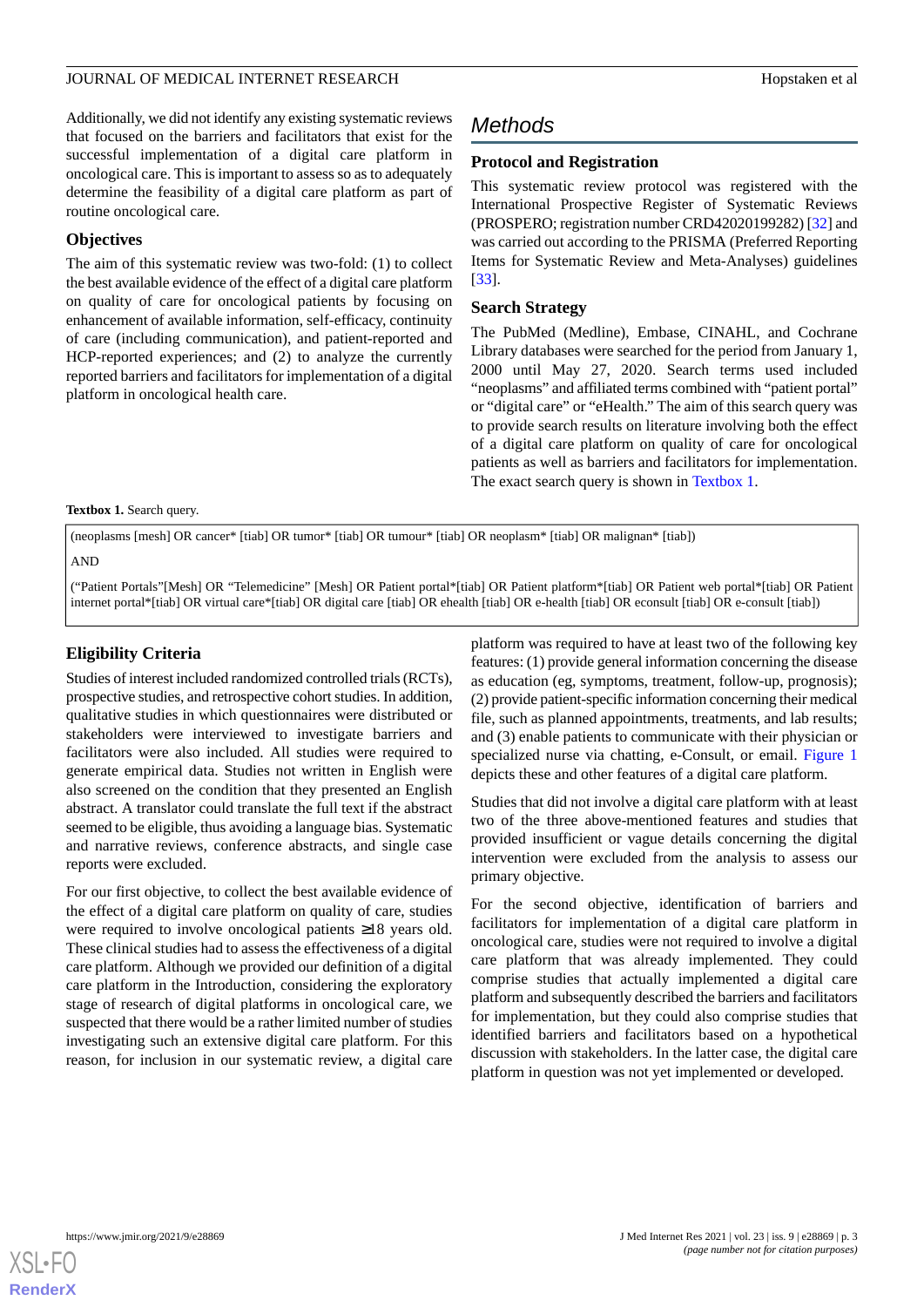<span id="page-3-0"></span>**Figure 1.** Explanatory illustration of a digital care platform. Studies included in this systematic review were required to investigate a digital care platform with at least two of the following features: (1) general information provision, (2) electronic patient file, or (3) electronic consult (Econsult) with health care providers (HCPs). PROM: patient-reported outcome measure.



# **Study Selection**

Two separate reviewers (JH and LV) screened the search output on titles and abstracts using Rayyan software [\[34](#page-14-19)]. During this screening process, the reviewers were blinded to each other's decisions. Studies with a contradictory judgment were discussed. In case of a remaining discrepancy, senior reviewers (RH and MS) were asked to arbitrate. The full texts of the selected studies were screened for eligibility. Reference lists of studies that were included after full-text screening were checked for additional eligible studies (snowball method). In cases in which multiple eligible studies reported on the same dataset (≥50% overlap of sample size), we excluded the article with the shortest follow-up.

# **Data Extraction and Analysis**

Two authors (JH and LV) extracted data using a shared template. These data included: (1) author, year of publication; (2) country; (3) study design; (4) patient population, sample size; (5) platform that was the subject of the study; 6) features of the platform; and (7) the outcome parameters, including enhancement of available information, self-efficacy, continuity of care, and patient- and HCP-reported experiences. If possible, data were pooled; otherwise, synthesis of the results was performed qualitatively.

Barriers and facilitators for implementation of digital care platforms were categorized according to the framework of Grol and Wensing [[35\]](#page-14-20). This framework categorizes barriers and

[XSL](http://www.w3.org/Style/XSL)•FO **[RenderX](http://www.renderx.com/)**

facilitators at six different levels: (1) innovation, which involves advantages in practice, feasibility, credibility, accessibility, and attractiveness; (2) individual professional, which concerns the awareness, knowledge, attitude, motivation to change, and behavioral routines of the involved professionals; (3) patient, which involves knowledge, skills, attitude, and compliance of the patients; (4) social context, which concerns opinion of colleagues, culture of the network, collaboration, and leadership; (5) organizational context, which includes the organization of the care processes, staff, capacities, resources, and structures; and (6) economic and political contexts, which involve regulations, financial arrangements, and policies. The frequency of the barriers and facilitators mentioned, and the quality of the studies were used to prioritize barriers and facilitators.

# **Critical Appraisal of Evidence**

The Mixed Methods Appraisal Tool (MMAT) version 2018 was used to critically appraise the included studies [\[36](#page-15-0)]. The MMAT is designed to help reviewers appraise the quality of empirical studies with different methods. These include quantitative RCTs, quantitative nonrandomized trials, quantitative descriptive studies, as well as qualitative and mixed methods studies. Each category includes five different quality parameters, all requiring to be assessed by answering "yes," "no," or "cannot tell" (maximum total score=5). Two authors (JH and LV) independently appraised all studies. In case of disagreement, RH and MS were asked to arbitrate. Studies with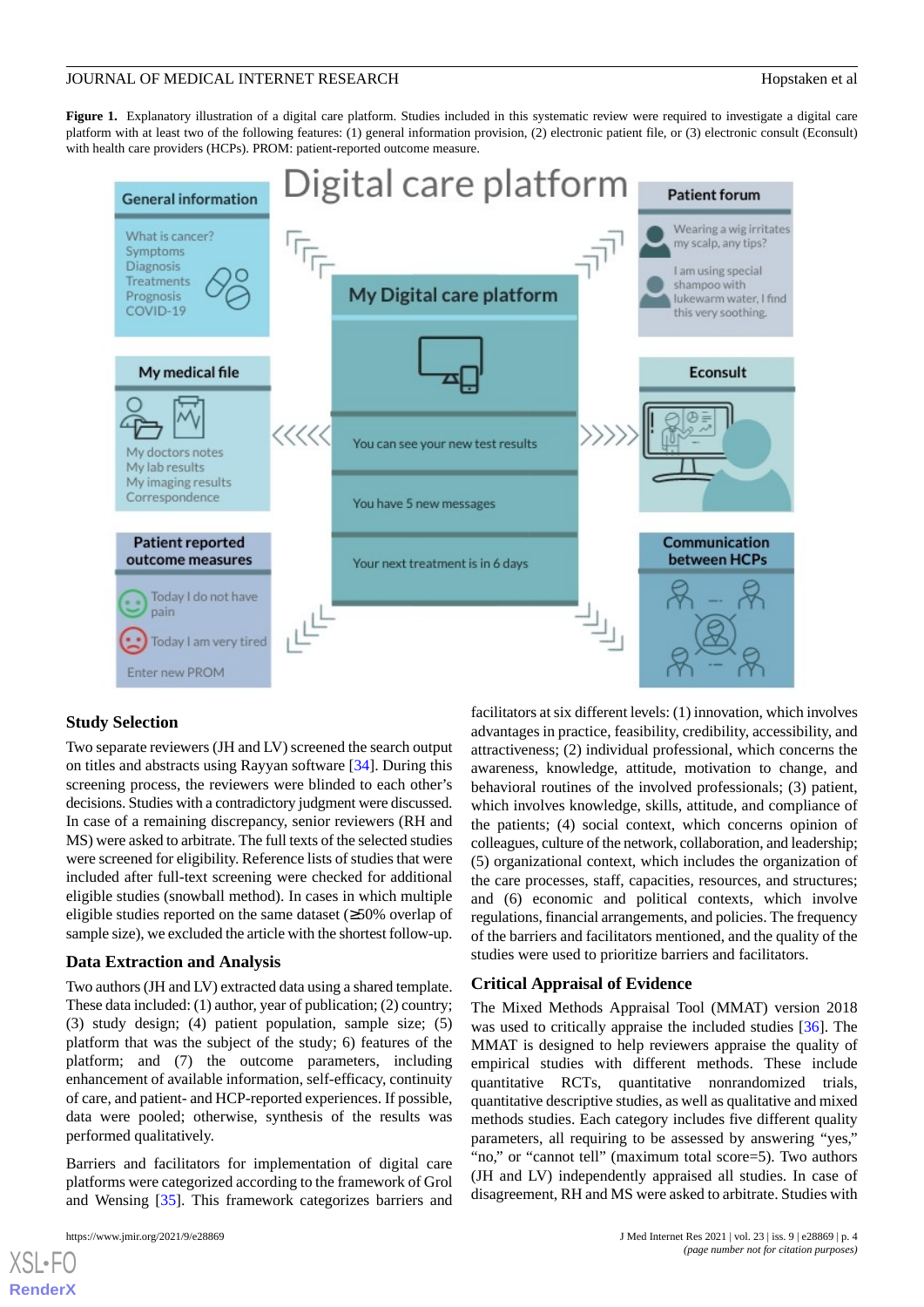a total score of 1-2 were considered to be of low quality, a study with a score of 3 was considered to be of moderate quality, and studies with total scores of 4-5 were considered high-quality studies.

# *Results*

# **Search Results**

The initial search generated 6789 articles. After removal of duplicates and initial screening of titles and abstracts, 52 studies remained for full-text assessment. Of these 52 studies, 17 articles met our eligibility criteria and were included in this systematic review. [Figure 2](#page-4-0) depicts the PRISMA flowchart for the study screening process.

<span id="page-4-0"></span>

# **Study Characteristics**

#### *Overview*

Of the 17 included studies, eight were clinical studies that implemented a digital care platform and assessed its effect on at least one of the predefined outcome parameters [[37](#page-15-1)[-44](#page-15-2)]. Four of these clinical studies [[39,](#page-15-3)[42](#page-15-4)-[44\]](#page-15-2) also described barriers and facilitators for implementation. The other nine studies [\[45](#page-15-5)[-53](#page-15-6)] only investigated barriers and facilitators for digital care platforms. None of the included studies was written in a non-English language. [Table 1](#page-5-0) and [Table 2](#page-6-0) show the baseline characteristics of the clinical studies and the barrier and facilitator studies included in this review, respectively.

```
XSL•FO
RenderX
```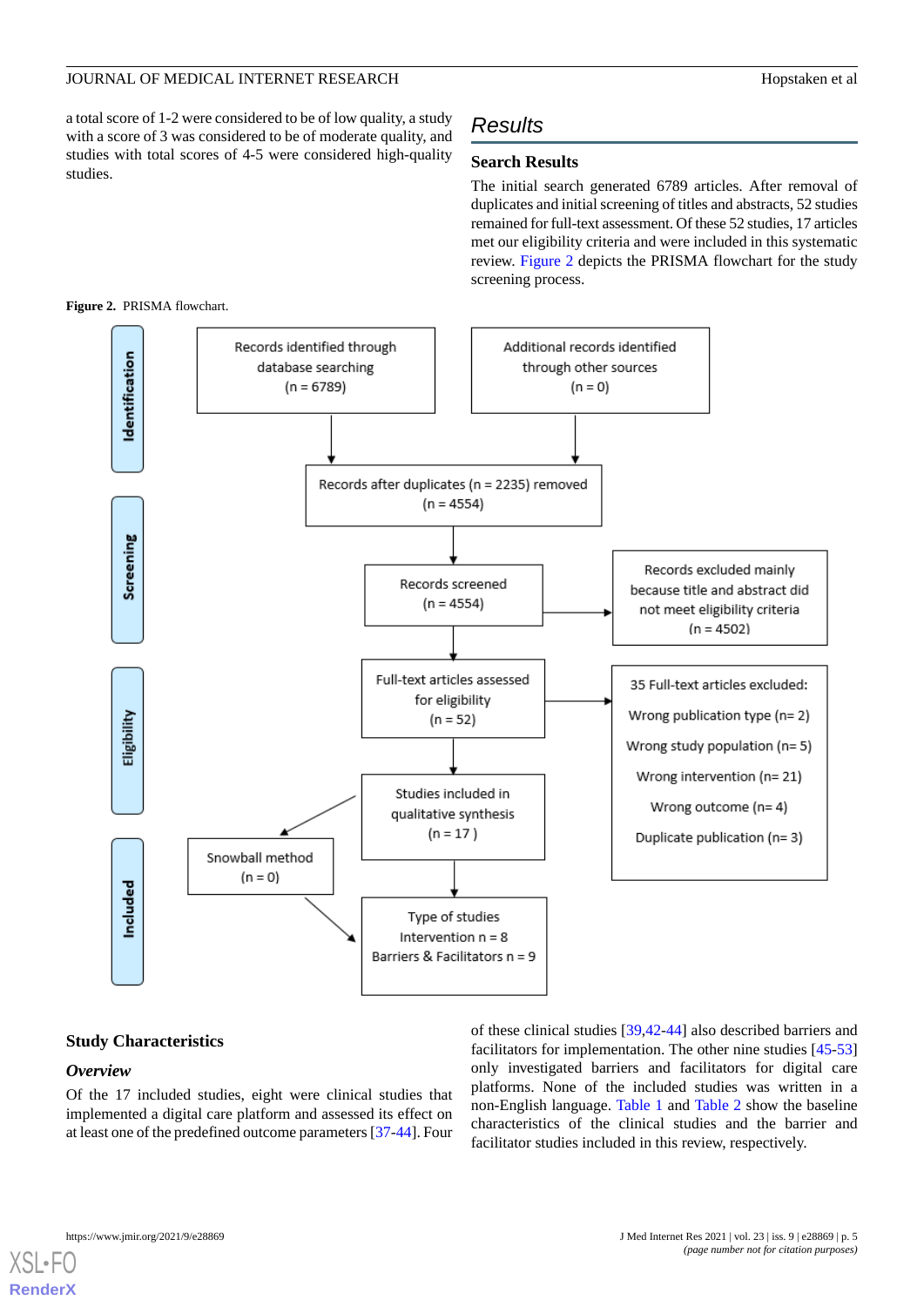JOURNAL OF MEDICAL INTERNET RESEARCH Hopstaken et al

<span id="page-5-0"></span>**Table 1.** Baseline characteristics of clinical studies.

| Reference                        | Country          | Study de-<br>sign          | Patient population<br>and sample size                   | Platform<br>studied       | Features of digital care<br>platform |                                      |                             | Outcome parameters                       | $Q1^a$ $Q2^b$          |                  |                                |   |
|----------------------------------|------------------|----------------------------|---------------------------------------------------------|---------------------------|--------------------------------------|--------------------------------------|-----------------------------|------------------------------------------|------------------------|------------------|--------------------------------|---|
|                                  |                  |                            |                                                         |                           | Gener-<br>al in-<br>forma-<br>tion   | $Ac-$<br>cess to<br>EMR <sup>c</sup> | e-Con-<br>sult <sup>d</sup> | Avail-<br>ability<br>of infor-<br>mation | Self-<br>effica-<br>cy | COC <sup>e</sup> | $PRE^{f}$<br>HCPE <sup>g</sup> |   |
| Baker et al<br>$\left[37\right]$ | US               | RCT <sup>h</sup>           | 450 patients with<br>$BCA^i$                            | <b>CHESS</b> <sup>J</sup> | V                                    | $\mathbf X$                          | V                           | ✓                                        | V                      | X                | ✓                              | X |
| Børøsund<br>et al [38]           | Norway           | <b>RCT</b>                 | 167 patients with<br>BCA (<12 months)                   | Web-<br>choice            | V                                    | $\mathbf X$                          | V                           | $\mathbf X$                              | V                      | $\mathbf X$      | $\mathbf X$                    | X |
| De Regge<br>et al $[39]$         | Belgium          | Mixed<br>methods           | 23 patients with<br>metastatic kidney<br>or bone cancer | <b>DOP</b>                |                                      | V                                    | ✓                           | $\boldsymbol{\nu}$                       | $\mathbf X$            | X                | V                              |   |
| Groen et al<br>$[40]$            | Nether-<br>lands | Feasibility<br>study       | 37 patients with<br>$NSCLCk$ (<12<br>months)            | <b>MyAVL</b>              | ✔                                    |                                      | X                           | ✓                                        | ✓                      | X                | ✔                              | X |
| Gustafson<br>et al $[41]$        | <b>US</b>        | <b>RCT</b>                 | 257 patients with<br><b>BCA</b>                         | <b>CHESS</b>              | V                                    | $\mathbf X$                          | V                           | $\mathbf X$                              | V                      | $\mathbf X$      | $\mathbf X$                    | X |
| Kuijpers et<br>al [42]           | Nether-<br>lands | Mixed<br>methods           | 92 patients with<br>$BCA (<12$ months<br>treatment)     | <b>MyAVL</b>              | ✓                                    | V                                    | $\mathbf X$                 | ✓                                        | V                      | X                | V                              |   |
| Ruland et<br>al $[43]$           | Norway           | Prospective<br>cohort      | 103 patients with<br>$BCA$ (n=56) and<br>$PCA1$ (n=47)  | Web-<br>choice            | V                                    | X                                    | ✓                           | ✓                                        | X                      |                  |                                |   |
| Tiong et al<br>$[44]$            | Australia        | Prospective<br>pilot study | 50 patients with<br><b>BCA</b>                          | Healthy.me                | V                                    | X                                    |                             |                                          |                        |                  |                                |   |

<sup>a</sup>Q1: addresses research question 1 (to collect the best available evidence of the effect of a digital care platform on quality of care for oncological patients).

 $b$ Q2: addresses research question 2 (to analyze the currently reported barriers and facilitators for implementation of a digital platform in oncological health care).

<sup>c</sup>EMR: electronic medical record.

d e-Consult: electronic consult.

<sup>e</sup>COC: continuity of care.

<sup>f</sup>PRE: patient-reported experiences.

<sup>g</sup>HCPE: health care provider–reported experiences.

h<sub>RCT:</sub> randomized controlled trial.

<sup>i</sup>BCA: breast cancer.

<sup>j</sup>CHESS: Comprehensive Health Enhancement and Support System.

<sup>k</sup>NSCLC: nonsmall cell lung cancer.

<sup>1</sup>PCA: prostate cancer.

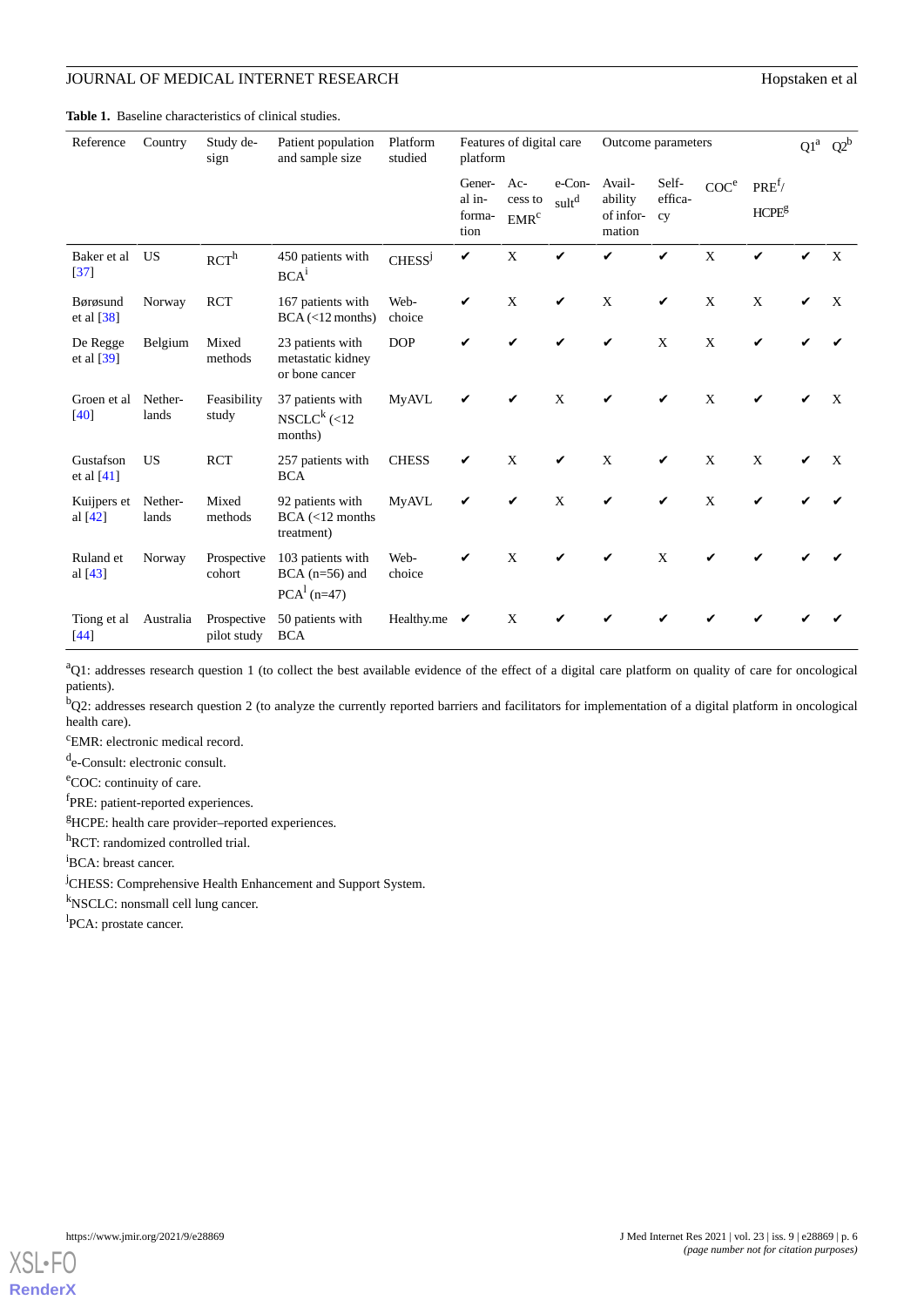# **JOURNAL OF MEDICAL INTERNET RESEARCH HOPSTAND HOPSTAND HOPSTAND HOPSTAND**

<span id="page-6-0"></span>**Table 2.** Baseline characteristics of barrier and facilitator studies.

| Reference                            | Country     | Study design                                                                                                                     | Patient population and sample size                                                                                                                             | Description of platform                                                                                                                                                                                                                                                   | $\mathrm{Q1}^{\mathrm{a}}$ | $\mathrm{Q2}^{\mathrm{b}}$ |
|--------------------------------------|-------------|----------------------------------------------------------------------------------------------------------------------------------|----------------------------------------------------------------------------------------------------------------------------------------------------------------|---------------------------------------------------------------------------------------------------------------------------------------------------------------------------------------------------------------------------------------------------------------------------|----------------------------|----------------------------|
| Alpert et al [45]                    | US          | In-depth semistruc-<br>tured interviews with                                                                                     | 35 cancer patients (breast n=9,<br>hematologic n=6, gastrointestinal                                                                                           | Patient portals offer functional ben-<br>efits to patients as they enable con-                                                                                                                                                                                            | X                          | ✓                          |
|                                      |             | cancer patients and<br>oncologists                                                                                               | $n=5$ , genitourinary $n=4$ , lung $n=3$ ,<br>sarcoma n=3, skin n=3, gynecologic<br>$n=2$ , other $n=3$ ) and 13 oncologists                                   | venient patient access to EMR <sup>c</sup> data<br>from devices such as personal com-<br>puters or smartphones; they allow<br>the ability to request medication re-<br>fills, schedule appointments, and<br>they support secure messaging                                 |                            |                            |
| Baudendistel et Germany<br>al $[46]$ |             | Qualitative explo-<br>rative study using fo-<br>cus groups                                                                       | 12 colorectal cancer patients, 17<br>physicians, and 26 other health care<br>professionals                                                                     | Patient-controlled "personal electron-X"<br>ic health record" (PEPA) (in devel-<br>opment)                                                                                                                                                                                |                            |                            |
| Ector et al [47]                     | Netherlands | Design thinking devel-<br>opment study                                                                                           | 8 CML <sup>d</sup> patients, 14 hematologists                                                                                                                  | CMyLife, a web-based, patient-<br>centered intervention                                                                                                                                                                                                                   | X                          |                            |
| Geerts et al [48]                    | Netherlands | Mixed methods de-<br>sign: focus group and<br>literature for patient<br>survey, and physician<br>survey based on litera-<br>ture | Patients with hematologic malignan-<br>cy (questionnaire: $n=204$ , focus<br>group: $n=6$ ) and their physicians<br>(questionnaire: $n=13$ )                   | Not yet developed                                                                                                                                                                                                                                                         | X                          |                            |
| Gerber et al<br>$[49]$               | US          | Qualitative study us-<br>ing 2 focus groups                                                                                      | 13 nurses from a cancer center                                                                                                                                 | Not yet developed                                                                                                                                                                                                                                                         | X                          |                            |
| Girault et al<br>[50]                | Canada      | Questionnaire-based<br>survey                                                                                                    | 1072 patients treated in a comprehen-<br>sive cancer center                                                                                                    | Internet-based technologies such as X<br>patient portals, websites, and appli-<br>cations managed by health care insti-<br>tutions to improve cancer care coor-<br>dination                                                                                               |                            |                            |
| Kildea et al $[51]$                  | Canada      | Participatory stake-<br>holder design                                                                                            | Focus group and survey among 361<br>cancer patients                                                                                                            | Electronic patient portal accessible X<br>through smartphones (not yet devel-<br>oped)                                                                                                                                                                                    |                            |                            |
| Kuijpers et al<br>$[52]$             | Netherlands | Focus group interview-<br>ing (9 groups)                                                                                         | 21 BCA <sup>e</sup> patients, 31 lung cancer<br>patients, and 31 health professionals                                                                          | Interactive portal                                                                                                                                                                                                                                                        | X                          |                            |
| McCleary et al<br>$[53]$             | US          | Focus group sessions<br>and surveys                                                                                              | Focus group: 20 patients and family<br>and 5 advisory council members;<br>survey: 1019 cancer patients                                                         | Patient gateway application as pa-<br>tient portal: a secure, web-based<br>database enabling patient access to<br>their health and disease information<br>embedded within an EMR, managed<br>by individual health care organiza-<br>tions and accessible via the internet | X                          |                            |
| De Regge et al<br>[39]               | Belgium     | Mixed method triangu-<br>lation design                                                                                           | Interviews with 23 patients, 2<br>physicians, 1 nurse specialist, 2<br>nurse consultants, 9 nurses, and 1<br>psychologist                                      | The digital oncology platform in-<br>cludes the individualized care path,<br>reliable treatment-related informa-<br>tion, contact details for the treatment<br>team, secure conversations with the<br>treatment team, self-registration of<br>complaints, and a diary     |                            |                            |
| Kuijpers et al<br>$[42]$             | Netherlands | Mixed methods de-<br>sign: pretest-posttest<br>design and focus<br>group                                                         | 6/92 BCA patients were included in<br>focus group discussions; 24 health<br>care providers were asked to fill out<br>a questionnaire                           | MyAvL includes personalized edu- $\mathbf{\check{v}}$<br>cational material, overview of past<br>and upcoming appointments, EMRs,<br>medication overview, questionnaire<br>concerning PROMs <sup>f</sup>                                                                   |                            |                            |
| Ruland et al<br>$[43]$               | Norway      | Prospective cohort                                                                                                               | 103 patients with breast cancer<br>$(n=56)$ and prostate cancer $(n=47)$<br>received questionnaires with space<br>for additional comments and sugges-<br>tions | WebChoice is an interactive elec-<br>tronic health application that in-<br>cludes personalized information, a<br>communication tool where patients<br>can receive support from peers or<br>professionals, a diary, and a self-<br>management component                    |                            |                            |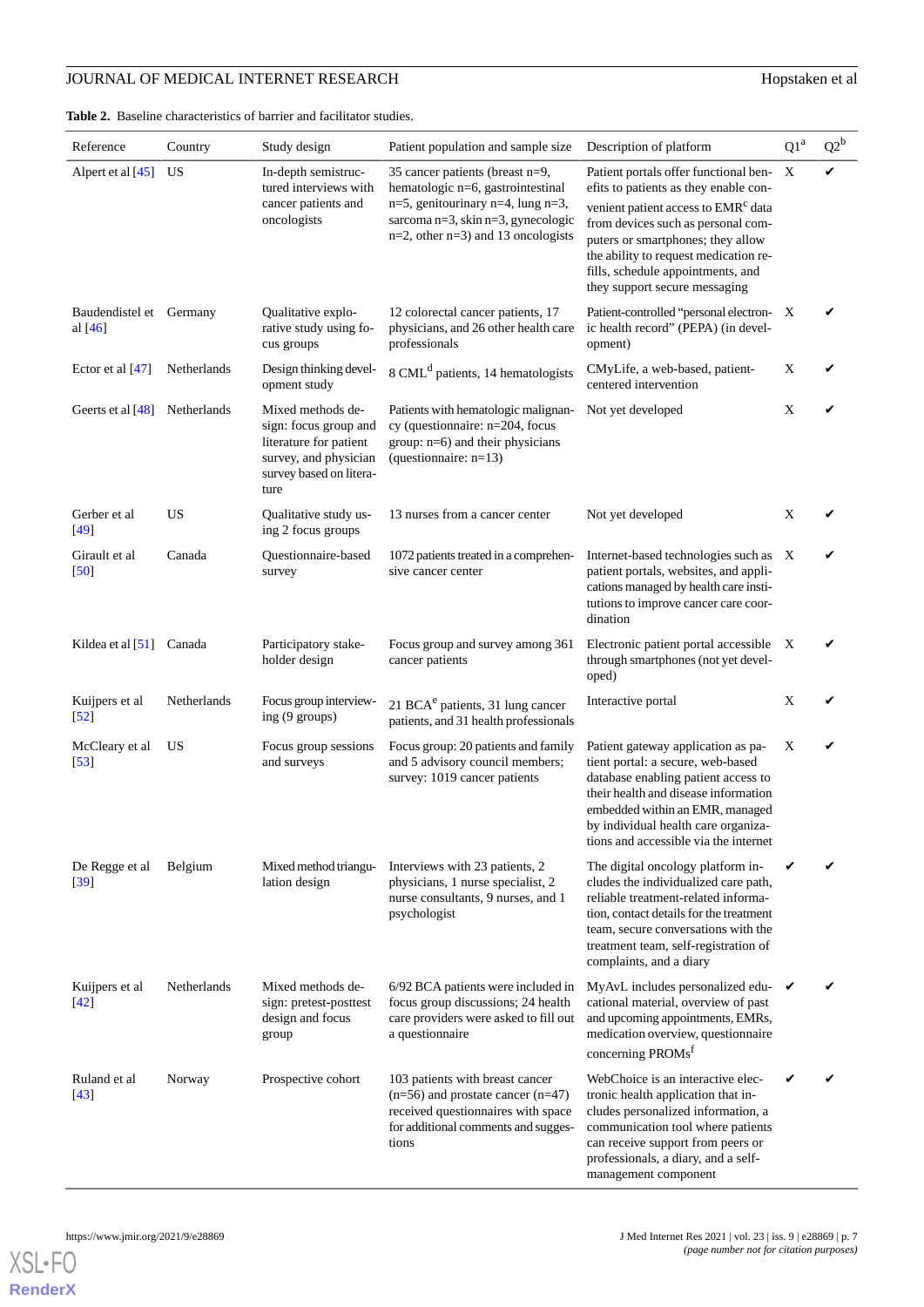| Reference          | Country   | Study design               | Patient population and sample size                                                                                                                       | Description of platform                                                                                                                                                                                                                                                              | $Q2^b$ |
|--------------------|-----------|----------------------------|----------------------------------------------------------------------------------------------------------------------------------------------------------|--------------------------------------------------------------------------------------------------------------------------------------------------------------------------------------------------------------------------------------------------------------------------------------|--------|
| Tiong et al $[44]$ | Australia | Prospective pilot<br>study | 50 patients with BCA were asked to<br>use the platform and fill out a ques-<br>tionnaire; 9 patients were invited for<br>a face-to-face feedback session | Healthy, me is a secure personally<br>controlled health management web-<br>site that features the patient journey<br>with tailored information, appoint-<br>ment overviews, interactive forums,<br>and messaging with peers and pri-<br>vate messaging with health care<br>providers | v      |

 ${}^{a}$ Q1: addresses research question 1 (to collect the best available evidence of the effect of a digital care platform on quality of care for oncological patients).

 $bQ2$ : addresses research question 2 (to analyze the currently reported barriers and facilitators for implementation of a digital platform in oncological health care).

<sup>c</sup>EMR: electronic medical record.

<sup>d</sup>CML: chronic myeloid leukemia.

<sup>e</sup>BCA: breast cancer.

<sup>f</sup>PROM: patient-reported outcome measure.

# *Study Design*

Among the clinical studies, three were RCTs [[37,](#page-15-1)[38](#page-15-7),[41\]](#page-15-9), two were mixed methods studies [[39,](#page-15-3)[42](#page-15-4)], and three were pilot or feasibility studies [[40](#page-15-8)[,43](#page-15-10),[44\]](#page-15-2) investigating the use of the platform in a small cohort. The three RCTs included 450, 167, and 257 patients, respectively, and all assessed the effectiveness of different variations of a digital care platform [[37](#page-15-1)[,38](#page-15-7),[41\]](#page-15-9). For example, Baker et al [\[37](#page-15-1)] assessed the effectiveness of different components of a digital care platform by comparing patient groups using a platform with information only; a platform with information and support; and a platform with information, support, and coaching. The control group did not use a digital care platform but used the internet. An example of one of the mixed methods studies is that performed by Kuijpers et al [[42\]](#page-15-4), in which a digital care platform was implemented in a small cohort with a postintervention questionnaire, followed by focus group discussions. Studies solely investigating barriers and facilitators were mainly qualitative in nature, with the exception of three studies applying a mixed methods methodology [[48,](#page-15-13)[51](#page-15-16)[,53](#page-15-6)] and one study using a quantitative methodology [\[50\]](#page-15-15).

# *Patient Population*

Breast cancer patients formed the majority of the study population of the clinical studies, with 75% of all studies including solely this patient population. The patient population was therefore mostly female, highly educated, and young (mean age 50 years) [[37](#page-15-1)[,38](#page-15-7),[42,](#page-15-4)[43](#page-15-10)]. The other studies included patients with nonsmall cell lung cancer or a diverse group a of cancer patients such as those with renal cell cancer and sarcoma. One study [[43\]](#page-15-10) included two different patient groups, namely breast cancer and prostate cancer patients, and compared the use and effectiveness of the digital care platform between these two

groups. The barrier and facilitators studies ([Table 2\)](#page-6-0) included patients with colorectal cancer, lung cancer, breast cancer, hematological cancer, and a variety of other cancer types.

#### *Interventions*

Within the eight clinical studies, five web-based platforms were distinguished. These platforms were all web-based and were not integrated in the electronic medical record (EMR). Seventy-five percent of the studies assessed a platform that also intended to improve self-management by, for instance, symptom monitoring, physical activity advice, or self-therapy [[37,](#page-15-1)[38,](#page-15-7)[40](#page-15-8)[-43](#page-15-10)]. Although each digital care platform had at least two of the three predefined criteria, heterogeneity concerning the platforms was observed. For example, the digital care platform described by De Regge et al [\[39](#page-15-3)] enabled HCPs, including general practitioners, to read their patients' medical records from other health care centers. This allowed them to gain insight into their patients' treatment trajectory and decision-making by other involved HCPs. Other platforms such as those described by Groen et al [[40\]](#page-15-8) and Kuijpers et al [\[42](#page-15-4)] did not have this feature, and provided personalized patient education material, an overview of upcoming hospital appointments, and tailored physical activity.

#### **Methodological Quality**

Quality assessment of the included studies is shown in [Table](#page-8-0) [3.](#page-8-0) Of the clinical studies, four studies were of low quality  $[37,41,43,44]$  $[37,41,43,44]$  $[37,41,43,44]$  $[37,41,43,44]$  $[37,41,43,44]$  $[37,41,43,44]$ , three of moderate quality  $[38,39,42]$  $[38,39,42]$  $[38,39,42]$  $[38,39,42]$  $[38,39,42]$ , and one study was assessed as a high-quality study [\[40](#page-15-8)]. Regarding the barrier and facilitator studies, three studies were of low quality  $[49,51,53]$  $[49,51,53]$  $[49,51,53]$  $[49,51,53]$ , one of moderate quality  $[48]$  $[48]$ , and five were of high quality [\[45](#page-15-5)-[47,](#page-15-12)[50](#page-15-15),[52\]](#page-15-17).

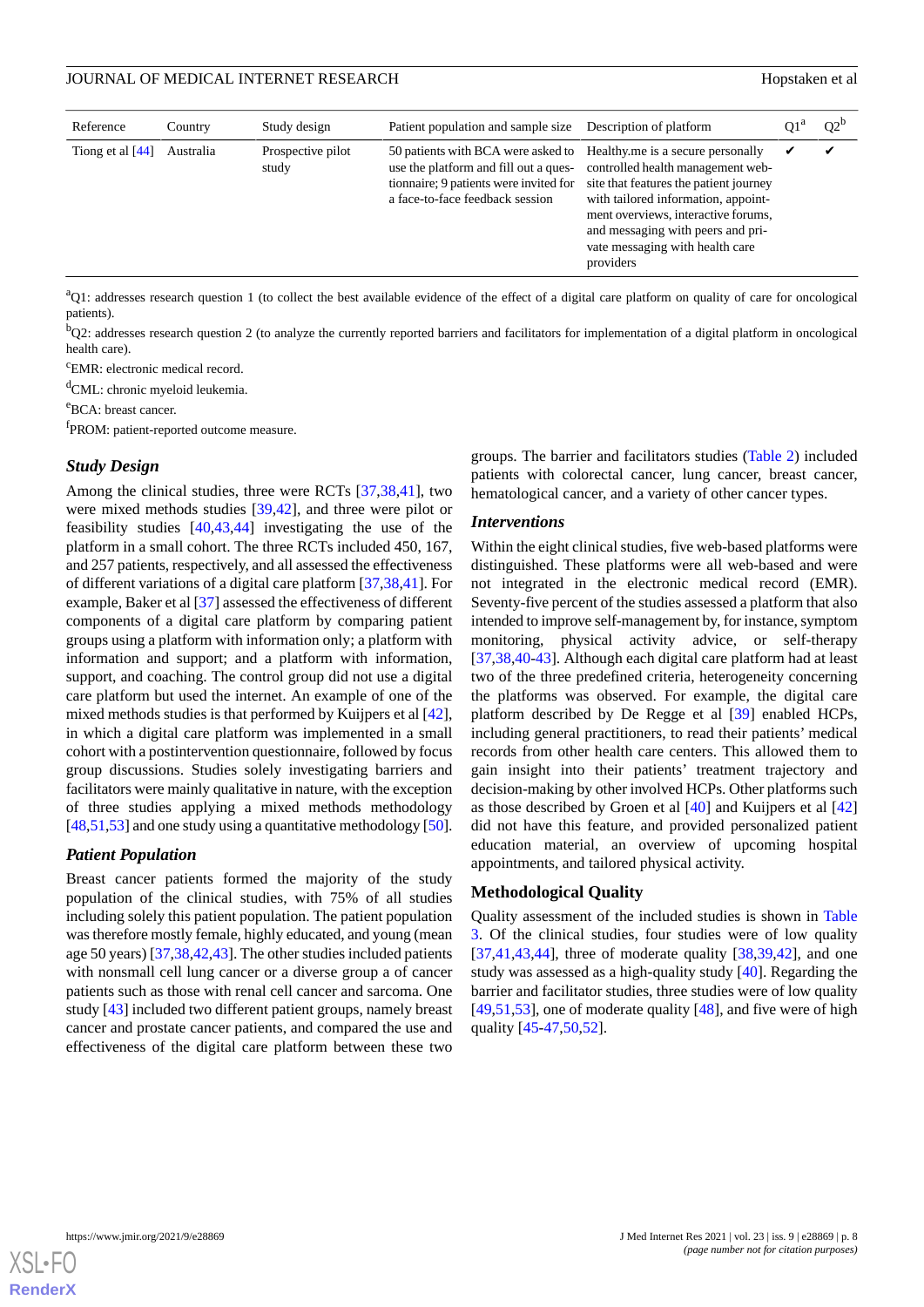<span id="page-8-0"></span>**Table 3.** Mixed Methods Appraisal Tool scoring of the included studies (N=17).

| Reference                                                   | Oualitative |                     |                |                | Quantitative RCTs <sup>a</sup> |                                                                               |               |   | Quantitative nonran-<br>domized |  |                |           |  | Quantitative descrip- Mixed methods <sup>b</sup><br>tive |  |                                               |  |  |  | Total<br>score <sup>c</sup> |  |          |                |                |                |     |
|-------------------------------------------------------------|-------------|---------------------|----------------|----------------|--------------------------------|-------------------------------------------------------------------------------|---------------|---|---------------------------------|--|----------------|-----------|--|----------------------------------------------------------|--|-----------------------------------------------|--|--|--|-----------------------------|--|----------|----------------|----------------|----------------|-----|
|                                                             |             | $1 \quad 2 \quad 3$ |                | $\overline{4}$ | -5                             | $\overline{1}$                                                                | 2             | 3 | $4 \quad 5$                     |  | $\overline{1}$ |           |  |                                                          |  | 2 3 4 5 1 2 3 4 5 1 2 3 4 5                   |  |  |  |                             |  |          |                |                |                |     |
| <b>Clinical studies</b>                                     |             |                     |                |                |                                |                                                                               |               |   |                                 |  |                |           |  |                                                          |  |                                               |  |  |  |                             |  |          |                |                |                |     |
| Baker et al [37]                                            |             |                     |                |                |                                |                                                                               |               |   |                                 |  |                |           |  |                                                          |  |                                               |  |  |  |                             |  |          |                |                |                |     |
| Børøsund et al $\lceil 38 \rceil$                           |             |                     |                |                |                                | $-$ - - - - ? $\gamma$ g Y ? Y - - - - - - - - - - - - - 3                    |               |   |                                 |  |                |           |  |                                                          |  |                                               |  |  |  |                             |  |          |                |                |                |     |
| Groen et al [40]                                            |             |                     |                |                |                                |                                                                               |               |   |                                 |  |                |           |  |                                                          |  | $- - - - - Y Y Y ? Y - - - - - - - - - - - 4$ |  |  |  |                             |  |          |                |                |                |     |
| Gustafson et al [41]                                        |             |                     | $- - - - - 1$  |                |                                |                                                                               | $\frac{1}{2}$ |   |                                 |  |                |           |  |                                                          |  |                                               |  |  |  |                             |  |          |                |                |                |     |
| <b>Clinical studies with barri-</b><br>ers and facilitators |             |                     |                |                |                                |                                                                               |               |   |                                 |  |                |           |  |                                                          |  |                                               |  |  |  |                             |  |          |                |                |                |     |
| de Regge et al $\left[39\right]$                            |             |                     |                |                |                                | $Y$ $Y$ ? N $Y$ - - - - - - - - - - Y $Y$ $Y$ $Y$ $Y$ $Y$ $Y$ $Y$ $Y$ $N$ $3$ |               |   |                                 |  |                |           |  |                                                          |  |                                               |  |  |  |                             |  |          |                |                |                |     |
| Kuijpers et al [42]                                         |             |                     |                |                |                                |                                                                               |               |   |                                 |  |                |           |  |                                                          |  |                                               |  |  |  |                             |  |          |                |                |                |     |
| Ruland et al [43]                                           |             |                     |                |                |                                |                                                                               |               |   |                                 |  |                | $- Y N ?$ |  | $\overline{?}$                                           |  | $?$ - - - - - - - - - 1                       |  |  |  |                             |  |          |                |                |                |     |
| Tiong et al [44]                                            |             |                     |                |                |                                |                                                                               |               |   |                                 |  |                |           |  |                                                          |  | $-$ - N ? Y N ? - - - - - - - - - 1           |  |  |  |                             |  |          |                |                |                |     |
| <b>Barrier and facilitator</b><br>studies                   |             |                     |                |                |                                |                                                                               |               |   |                                 |  |                |           |  |                                                          |  |                                               |  |  |  |                             |  |          |                |                |                |     |
| Alpert et al [45]                                           |             |                     |                |                |                                |                                                                               |               |   |                                 |  |                |           |  |                                                          |  |                                               |  |  |  |                             |  |          |                |                |                |     |
| Baudendistel et al [46]                                     |             |                     |                |                |                                |                                                                               |               |   |                                 |  |                |           |  |                                                          |  |                                               |  |  |  |                             |  |          |                |                |                |     |
| Ector et al $[47]$                                          |             |                     |                |                |                                | $Y Y Y Y Y - - - - - - - - - - - - - -$                                       |               |   |                                 |  |                |           |  |                                                          |  |                                               |  |  |  |                             |  |          |                |                |                | - 5 |
| Geerts et al [48]                                           | Y           | Y                   | $\overline{?}$ | N              | $\gamma$                       |                                                                               |               |   |                                 |  |                |           |  |                                                          |  | $- - - - - - - - - - - Y Y Y ? Y Y Y Y ?$     |  |  |  |                             |  |          |                |                | N <sub>3</sub> |     |
| Gerber et al [49]                                           |             | $Y \ Y$ ?           |                | $\gamma$       |                                | $N - - - - - - - - - - - - -$                                                 |               |   |                                 |  |                |           |  |                                                          |  |                                               |  |  |  |                             |  |          |                |                | $-$ 2          |     |
| Girault et al [50]                                          |             |                     |                |                |                                |                                                                               |               |   |                                 |  |                |           |  |                                                          |  | $-----------Y Y ? Y -$                        |  |  |  |                             |  |          |                |                | $-4$           |     |
| Kildea et al [51]                                           | Y           | Y                   | $\gamma$       | N              | $\gamma$                       |                                                                               |               |   |                                 |  |                |           |  |                                                          |  | $------------Y Y ? ?$                         |  |  |  | $\overline{?}$              |  | $Y \eta$ | $\overline{?}$ | $\overline{?}$ | N <sub>1</sub> |     |
| Kuijpers et al [52]                                         | Y           | Y                   |                | Y              | Y                              | -----------                                                                   |               |   |                                 |  |                |           |  |                                                          |  |                                               |  |  |  |                             |  |          |                |                | $-4$           |     |
| McCleary et al $[53]$                                       |             | Y Y ?               |                |                | $N$ ?                          |                                                                               |               |   |                                 |  |                |           |  |                                                          |  |                                               |  |  |  |                             |  |          |                |                | Y N 1          |     |

<sup>a</sup>RCT: randomized controlled trial.

<sup>b</sup>For mixed methods studies, a score of 5.5 was required to be evaluated using category 1 and category 3 or 4.

 $\text{c}^{\text{c}}$ Total score: 0-2=low quality, 3=intermediate quality, 4-5=high quality.

f<sub>?</sub>: cannot tell.

<sup>g</sup>Y: yes.

# **Outcome Measures**

#### *Enhancing Availability of Information*

Five studies [[39,](#page-15-3)[40](#page-15-8),[42-](#page-15-4)[44](#page-15-2)] reported on enhancing availability of general information on a digital care platform. In a high-quality feasibility study [[40\]](#page-15-8), the option to receive information was scored by patients with a mean of 7.1 (SD 1.5) on a scale of 1-10. The actual usage of information sections in the digital care platform differed among studies. One high-quality study reported the patient EMR to be the most used section of the digital care platform (mean 6.7, SD 4.7 logins during the 4-month study period) [\[40](#page-15-8)] and another study of moderate quality reported the opposite finding that the information section was rarely viewed (mean 0.75, SD 1.4 number of times participants consulted the information section) [[39\]](#page-15-3). Needs of patients also differed, as Ruland et al [\[43](#page-15-10)]

 $XS$ l • FC **[RenderX](http://www.renderx.com/)** reported a significant difference (625 vs 271, *P*=.01) in the number of visits to the information section between breast cancer and prostate cancer patients, with breast cancer patients visiting this section more often. In this study, which was appraised as low quality, information comprehensibility of the digital care platform was rated with an overall mean score of 7.2 (SD 1.4) and usefulness was rated with a mean score of 6.5 (SD 1.7), both on a scale of 1-10 [\[43](#page-15-10)]. The main reasons for consulting the general disease-related information section of the digital care platform were to get help with problems and to get assurance. In addition to the information section, the platform's ability to directly communicate with a nurse was perceived as very useful, because it was perceived as easy-to-understand information. The nurses' contribution to a patient forum was reported as a trustworthy source of information [\[43](#page-15-10)] and therefore was highly valued by patients [[44\]](#page-15-2).

<sup>&</sup>lt;sup>d</sup>Not relevant.

 $e_{N: n_0}$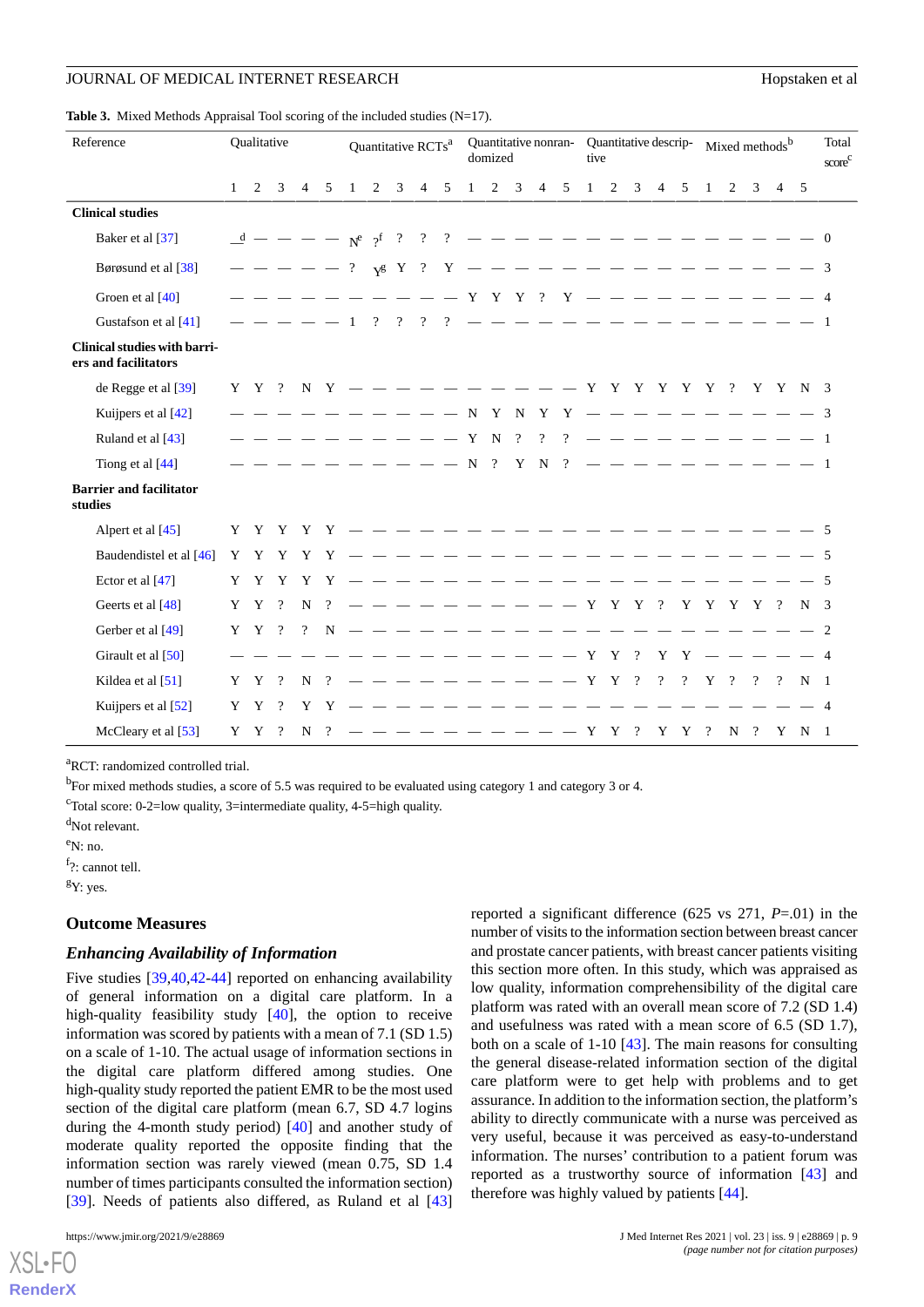# *Self-Efficacy*

Six studies investigated the effect of a digital care platform on self-efficacy [\[37](#page-15-1),[38](#page-15-7)[,40](#page-15-8)-[42,](#page-15-4)[44](#page-15-2)] and all of them reported positive effects. Although the effects were not significant, a clear trend toward a positive effect on self-efficacy was reported. In the RCT performed by Børøsund et al [[38\]](#page-15-7), a moderate-quality study, patients using a digital care platform tended to score higher on self-efficacy compared with patients in the usual care group (mean difference 8.81, range 33-297, 95% CI –0.92 to 18.53, *P*=.08). Patients reported that a digital care platform was helpful in managing their health [[44\]](#page-15-2). Groen et al [[40\]](#page-15-8) and Kuijpers et al [[42\]](#page-15-4), studies with high to intermediate quality, reported that access to general disease-related information and patients' EMRs enhanced patients' knowledge of their disease and their sense of control, based on questionnaires. Two RCTs showed that using a digital care platform increased patients' perceived ability to obtain and use health care information. The digital care platform also increased their comfort and activation level of dealing with physicians and health care situations compared to the patient group only using the internet [\[37](#page-15-1),[41\]](#page-15-9). However, both of these RCTs were categorized as low quality.

# *Continuity of Care*

None of the included clinical studies reported specifically on continuity of care as a primary or secondary outcome parameter. However, three low/intermediate-quality studies [\[38](#page-15-7),[39](#page-15-3)[,43](#page-15-10)] reported on the aspect of communication between patients and HCPs and among HCPs within the platform. A questionnaire-based pilot study [[43\]](#page-15-10) reported that the most valued feature of the platform (ie, Webchoice) as expressed by the study population was the ability to send messages to their HCPs. That same research group investigated the effects of their platform in an RCT and reported 40% use of the messaging service in this platform [[38\]](#page-15-7). Patients perceived this feature to be useful and easy to understand. De Regge et al [\[39](#page-15-3)] reported that HCPs perceived the ability to exchange research results between HCPs (eg, HCPs in other hospitals and primary care) as valuable to patient care and a means to optimize continuity of care across institutes.

# *Patient- and HCP-Reported Experiences*

Seven studies [\[37](#page-15-1)-[40](#page-15-8)[,42](#page-15-4)-[44\]](#page-15-2) reported on patient- or HCP-reported experiences. Patient satisfaction with the studied platform was considerably high in three intermediate/high-quality studies, with a mean rating of 3.9 (range 3.8-4.09) on a 1-5 scale [[39](#page-15-3)[,40](#page-15-8),[42\]](#page-15-4). A low-quality RCT that aimed to compare the effects of three different types of interventions and one control observed significantly higher patient satisfaction scores with their HCPs compared with those of the control group at 6 weeks (3.46 vs 3.17, *P*=.01) and 6 months  $(3.48 \text{ vs } 3.28, P=.03)$  [[37\]](#page-15-1). The majority of patients (75%-93%) stated that the platform was easy to use and that it was a valuable addition to their health care experience [\[40](#page-15-8),[42\]](#page-15-4). The most used features of the platform varied among studies, but mainly consisted of the personal medical records in intermediate/high-quality studies [[39](#page-15-3)[,40](#page-15-8),[42\]](#page-15-4). Only two clinical studies reported the experiences by HCPs. De Regge et al [[39\]](#page-15-3), an intermediate-quality study, reported that HCPs perceived the digital care platform as valuable compared to current care because it provides reliable, easy-to-access information for patients and because it enables the exchange of patient-related information between care providers. Despite these positive experiences, one-quarter of the physicians interviewed by Kuijpers et al [[42\]](#page-15-4), an intermediate-quality study, reported an increase in workload after installment of the digital care platform, varying from a few extra minutes to more than 10 minutes per patient, for additional explanations on information made available on the platform.

#### **Barriers and Facilitators Levels**

## *Overview*

[Table 2](#page-6-0) presents the baseline characteristics of the studies describing barriers and facilitators. Tables S1 and S2 in [Multimedia Appendix 1](#page-13-10) present all barriers and facilitators identified in the included studies. The most prominent barriers and facilitators are discussed below. [Figure 3](#page-10-0) depicts the illustrative quotations found in the studies for each level.

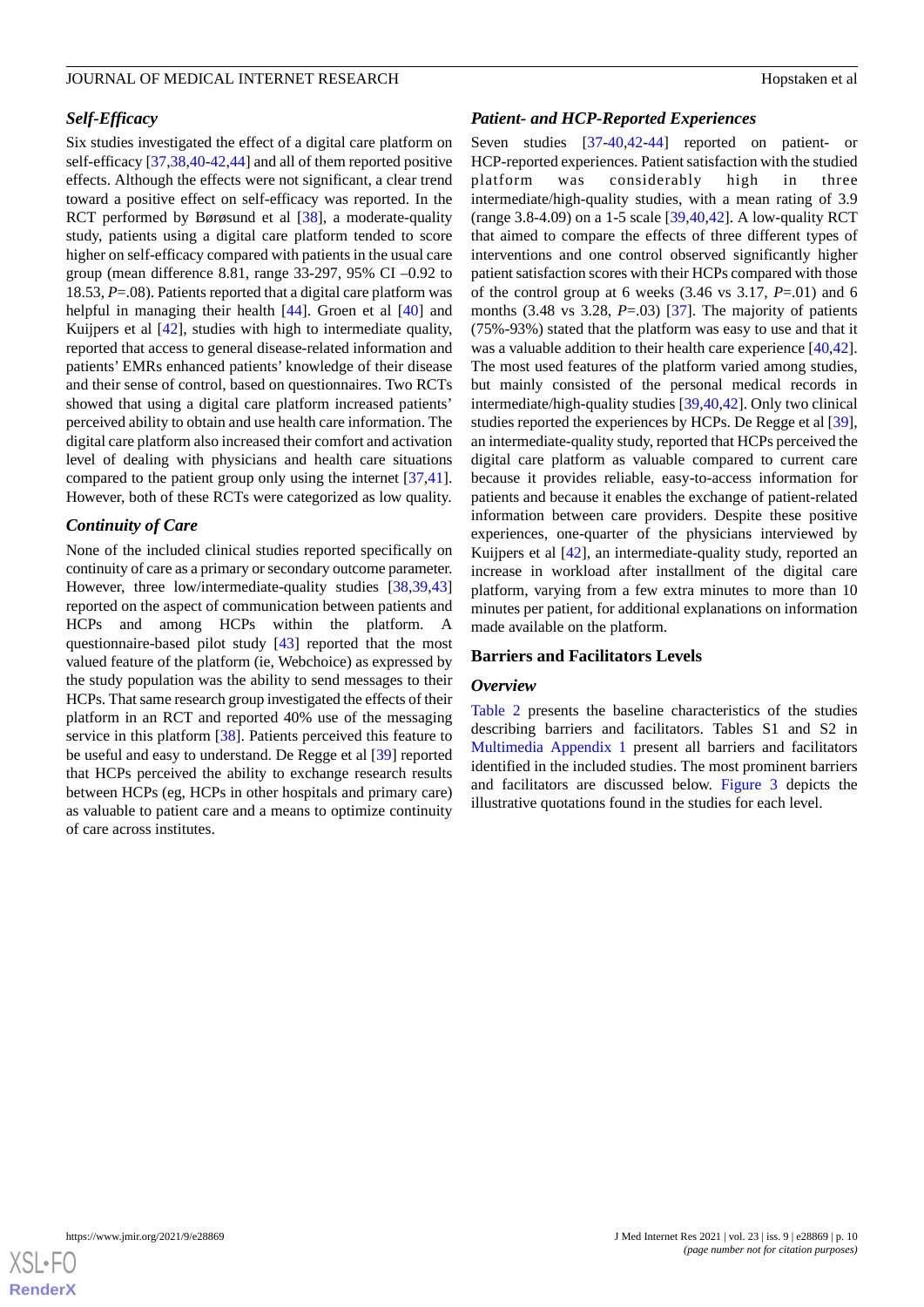<span id="page-10-0"></span>Figure 3. Illustrative quotations mentioned in included studies concerning barriers (in red) and facilitators (in green) for implementation of a digital platform.



No quotes were found on economic and political level

#### *Innovation Level*

Four studies [[44](#page-15-2)[,46](#page-15-11),[48](#page-15-13)[,51](#page-15-16)] described technical challenges as a possible barrier for implementation. These included software development, functionality of the website, bugs, and log-on and internet access issues. A second barrier, concerning accessibility of the innovation, was patients' unawareness of the existence of the digital care platform, which led to limited or no use of the platform [[53\]](#page-15-6). Despite these barriers, three studies showed that the use of a digital care platform is feasible [[40](#page-15-8)[,42](#page-15-4),[44\]](#page-15-2). Facilitators in practice were numerous: access to general and tailored medical information [\[42](#page-15-4),[45](#page-15-5)[,47](#page-15-12)-[49](#page-15-14)[,52](#page-15-17)], full EMRs [[39](#page-15-3)[,42](#page-15-4),[45](#page-15-5)[-48](#page-15-13),[50-](#page-15-15)[52](#page-15-17)], and educational materials [\[42](#page-15-4),[47\]](#page-15-12). Moreover, the possibility to consult HCPs through interactive tools was mentioned to be a positive feature of a digital care platform that encouraged usage [\[43](#page-15-10),[44,](#page-15-2)[47](#page-15-12),[48,](#page-15-13)[50](#page-15-15)].

[XSL](http://www.w3.org/Style/XSL)•FO **[RenderX](http://www.renderx.com/)**

# *Individual Professional Level*

The most frequently described barrier at the professional level was the concern of HCPs regarding the release of medical information on the digital care platform and the comprehensibility of medical jargon for patients [[39](#page-15-3)[,45](#page-15-5),[46](#page-15-11),[48,](#page-15-13)[49](#page-15-14)[,51](#page-15-16),[52](#page-15-17)]. Patients learning about a change in their health and well-being via a digital care platform was a fear expressed by all oncologists included in two studies [\[45](#page-15-5),[48\]](#page-15-13). The second most frequently described barrier, described in seven studies [[39,](#page-15-3)[42](#page-15-4),[45-](#page-15-5)[47](#page-15-12),[49,](#page-15-14)[51](#page-15-16)], concerned the fear of increased workload such as an increased burden of documentation, monitoring, and direct digital communication with patients [[39,](#page-15-3)[42,](#page-15-4)[45](#page-15-5)[,49](#page-15-14)].

Concerning facilitators, one study suggested that a digital care platform would not increase workload but would rather reduce workload by easing data management [\[46](#page-15-11)]. Another facilitator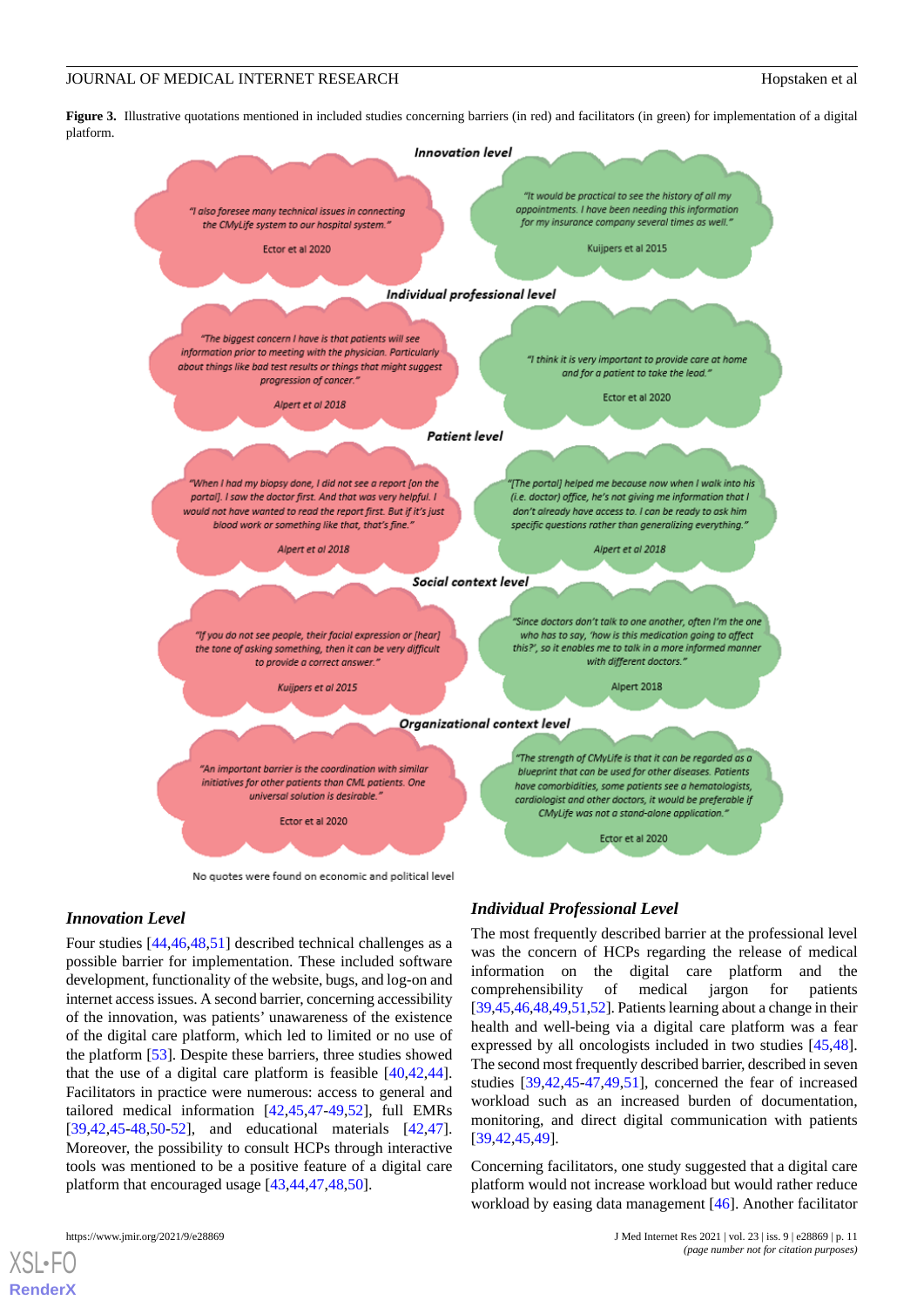mentioned was the ability to exchange information or medical results between different HCPs, including those in primary care such as general practitioners [\[39](#page-15-3),[46\]](#page-15-11). The optimization of data exchange between institutes could avoid or reduce repeated health assessments [[46\]](#page-15-11).

#### *Patient Level*

Three studies indicated that patients had concerns about the readability of the information (medical jargon) displayed on the digital care platform and whether medical results could be adequately understood without professional interpretation [[45](#page-15-5)[,46](#page-15-11),[48\]](#page-15-13). Some patients mentioned that this could increase anxiety [[48](#page-15-13)[,52](#page-15-17)].

Facilitators at the patient level were numerous, as indicated in Table S2 of [Multimedia Appendix 1.](#page-13-10) In several studies, patients and oncologists mentioned that patients having access to the platform and their EMR could better prepare them for their doctor visit and enabled them to take on an active role during the consultation [\[45](#page-15-5)[-47](#page-15-12)]. In addition, patients' willingness to communicate via digital resources facilitated implementation [[53\]](#page-15-6). Lastly, improved patient-doctor communication was described as a facilitator, either by improved preparedness for doctor visits or by direct messaging [[52\]](#page-15-17).

#### *Social Context Level*

Three studies reported concerns on how a digital care platform could change the doctor-patient relationship [\[48](#page-15-13)] such as by increasing the patient's autonomous handling of information [[46\]](#page-15-11). The digital care platform could make patients increasingly reliant on technology with decreased reliance on face-to-face communication [\[46](#page-15-11),[49\]](#page-15-14). This was feared as it may negatively influence the outpatient clinic visits as patients become more focused on discussing (irrelevant) details regarding available biomedical results rather than discussing values and preferences important for a follow-up treatment [\[48](#page-15-13)].

The change of the doctor-patient relationship was also mentioned as a facilitator. By enabling access to medical information, patients could become more actively involved in the management of their care and feel more comfortable to interact with their HCPs during consultations [\[42](#page-15-4),[45\]](#page-15-5).

#### *Organizational Context Level*

Two studies mentioned the integration of the platform into existing systems as a barrier [\[44](#page-15-2),[47\]](#page-15-12). This would be especially relevant in cases in which the digital care platforms were also developed for other chronic diseases [[47\]](#page-15-12). Limitations in time and resources were reported as another type of barrier [[44\]](#page-15-2).

A clear facilitator at the organizational level was the digital care platform's ability to exchange important patient information across health care institutes. HCPs emphasized the advantage of a digital care platform in improving the cross-sectoral availability of information about the patient to HCPs who are involved in the patient's treatment. It is suggested that the digital care platform could thereby diminish information loss, be of use in emergency situations where the rapid release of medical information is vital, and avoid repeated diagnostic investigations [[46\]](#page-15-11). Organization of care could be improved as the improved availability of information promotes cross-boundary continuity

 $XS$  • FC **[RenderX](http://www.renderx.com/)** of care and diminishes fragmentation of care [\[39](#page-15-3),[46\]](#page-15-11). Another facilitator at the organizational level was the early introduction of the digital care platform to the patient, preferably at diagnosis [[44\]](#page-15-2), and sufficient instructions concerning appropriate use of the platform for patients as well as HCPs [[49\]](#page-15-14).

#### *Economic and Political Contexts Level*

Data security and protection regarding the digital care platform were concerns reported by numerous studies [\[46](#page-15-11),[50](#page-15-15)[,51](#page-15-16),[53\]](#page-15-6). During the development of the digital care platform described by Kildea et al [[51\]](#page-15-16), cybersecurity testing and legal issues were the most time-consuming processes. These legal issues involved the ownership of intellectual property [[51\]](#page-15-16) and liability [\[46](#page-15-11),[51\]](#page-15-16).

Secure access was therefore identified as an important facilitator for a digital care platform [[48\]](#page-15-13). Another facilitator, in the economical context, was that conferred by the optimized exchange of patient information between institutes, enabled with a digital care platform, and that unnecessary repeated diagnostic procedures and health assessments could be avoided [[46\]](#page-15-11).

# *Discussion*

# **Principal Findings**

A digital care platform for oncological patients has the potential to improve quality of care through the improved availability of information and positive effect on self-efficacy. Although continuity of care was not studied as a primary outcome in the identified studies, based on focus group interviews with HCPs, a digital care platform potentially improves continuity of care by optimizing the exchange of patient information across institutes. Patient-reported experiences such as satisfaction with the platforms were considerably positive. Our barrier and facilitator analysis indicated that the majority of barriers exist at the professional level. This included a concern of increased workload for HCPs and release of unattended medical information to patients. The majority of facilitators were identified at the patient and innovation levels. The patient's ability to become more informed, empowered, and involved in their care was identified as a prominent facilitator. Another relevant facilitator, at the organization level, is the digital care platform's potential to improve information exchange between HCPs across different institutes. This is relevant as this may improve continuity of care and diminish fragmentation of oncological care. Among the clinical studies, the majority were of low to intermediate quality. Regarding the barrier and facilitator studies, the majority were of high quality.

The positive effects of a digital care platform described in this review are consistent with prior research studying isolated features of digital care platforms [\[16](#page-14-3),[29](#page-14-14)[,54](#page-15-18)]. A digital care platform seems to be a helpful medium in providing patients with general disease-related and personal information. This is a welcoming result as previous studies have described that a considerable number of patients are dissatisfied with information provision [[55,](#page-15-19)[56](#page-16-0)]. Moreover, 40%-80% of all medical information provided by the HCP during a consultation is forgotten or remembered incorrectly [[57\]](#page-16-1). Therefore, the need of patients to read or reread medical information that is relevant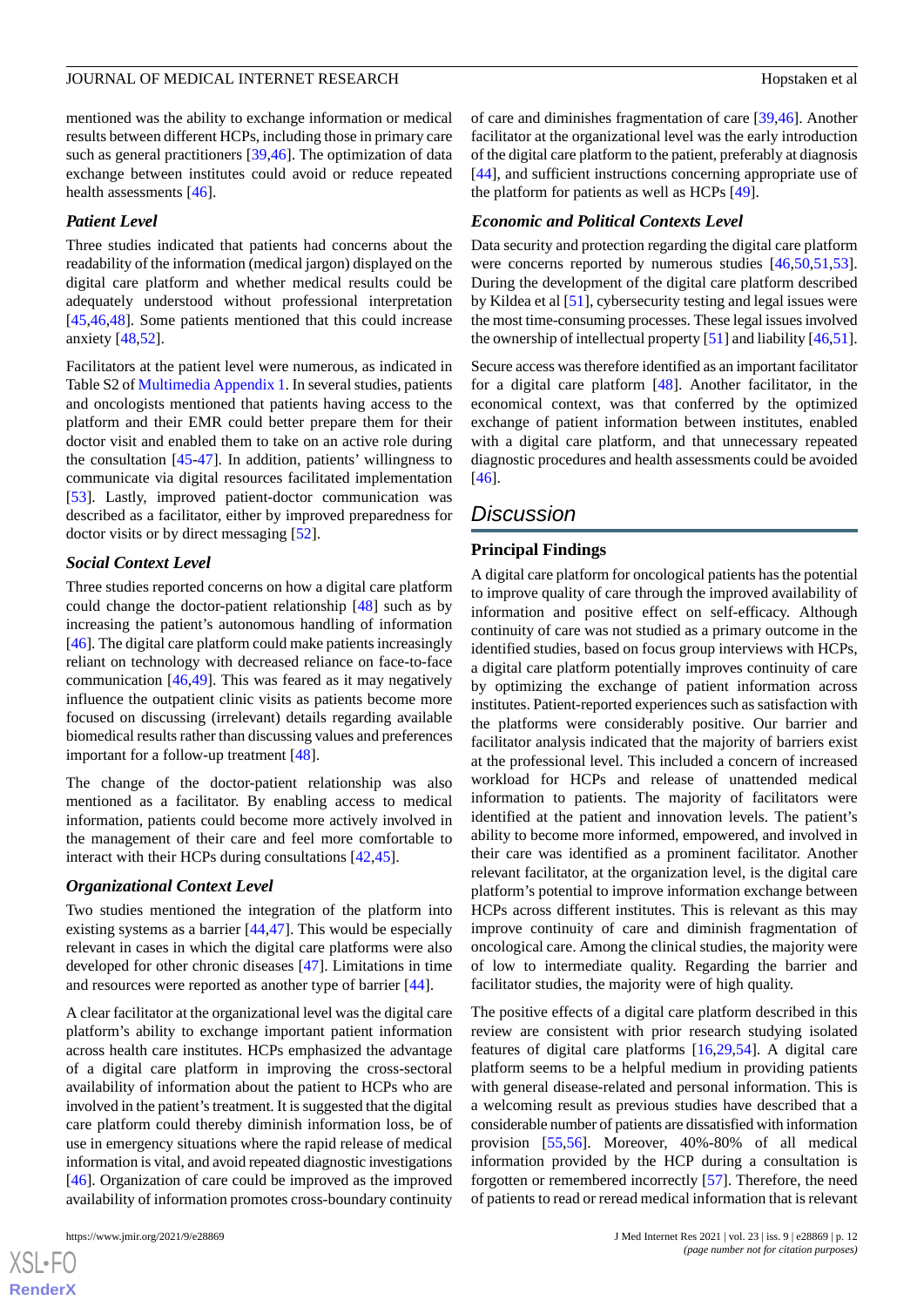for their situation is an important facilitator for a digital care platform. In this systematic review, we identified studies that showed positive effects on self-efficacy, but no convincing clinically significant effects. In another systematic review, which studied the effectiveness of eHealth-based self-management tools, significant yet small effects on self-efficacy were described [[25\]](#page-14-10). The authors explain that the tool was able to increase self-efficacy by enabling patients to enhance participation in their care trajectory. A more recent randomized trial refuted this finding [\[58](#page-16-2)]. In this RCT, the effect of an eHealth-based self-management tool (Oncokompas) was investigated in 600 cancer patients. At 3 and 6 months, patients were assessed on self-efficacy with the General Self-Efficacy scale. No significant effects on self-efficacy were observed (mean difference 0.5, 95% CI –0.4 to 1.4, *P*=.31). The authors partially attributed the lack of effect to the included patient population, which mostly consisted of patients diagnosed with cancer 2 years prior to the study. The authors suggested that this population is perhaps less in need of a self-management tool to increase self-efficacy as they have more experience and "know-how" compared with their newly diagnosed peers. The hypothesis that the effect of an eHealth-based tool may vary considerably depending on the patient population is important to consider for assessing the effectiveness of a digital care platform. In our systematic review, we included studies with patients in different stages of their disease trajectory and with different cancer types, and all effects regarding self-efficacy were positive but not significant. On the one hand, this aspect can be perceived as a limitation because the heterogeneity of patients may underestimate the effect of a digital care platform. On the other hand, it is a strength as we now have an overview of the effect of a digital care platform on self-efficacy of a broad cancer patient population, thereby increasing the generalizability of our results.

Similarity with prior work concerns the limited number of studies investigating combined features of a digital care platform. During the screening process of this review, we encountered numerous studies that only investigated one feature of the platform. This finding is similar to the findings of a review by Kruse et al [[20](#page-14-12)], which concluded that many studies assessed the effect of one feature of a digital care platform and that a full platform was rarely studied in clinical practice. To adequately ascribe outcomes as an effect of the intervention, it is reasonable to first study an isolated feature of a digital care platform. However, it is absolutely vital to also study the combined features in a digital care platform for two key reasons: (1) because this is likely to be the eHealth intervention that is implemented in practice, and (2) because the effect of multiple features may not be equivalent to the sum of effects of a single feature.

The fact that we assessed the effects of digital care platforms that had at least two key features can therefore be considered a strength of this review. In addition, we assessed the effect of a digital care platform on quality of care parameters such as continuity of care, and described the patient- and HCP-related experiences. Other reviews did not, and instead only assessed the effect of a digital care platform with one feature or chose to study different endpoints such as fatigue, physical activity,

 $XSJ \cdot F$ **[RenderX](http://www.renderx.com/)** depression, quality of life, and self-management abilities [[20,](#page-14-12)[25,](#page-14-10)[29](#page-14-14)[,30](#page-14-15),[54,](#page-15-18)[59\]](#page-16-3). An additional strength is that we analyzed barriers and facilitators for implementation. This allows for a good understanding of what is needed for successful implementation. A final strength is that the search query was quite elaborate without exclusion of non-English articles, thereby minimizing the possibility of missing valuable studies. For these reasons, this systematic review provides a comprehensive overview of the best available evidence of the effect of a digital care platform on quality of care for oncological patients.

However, this systematic review also has some limitations. First, the included clinical studies were mostly early-stage, single-arm prospective studies where feasibility and acceptability were investigated. Although we did include three studies with a more advanced research methodology (ie, RCTs), these studies were all appraised as studies with low to intermediate quality. This makes interpretation of these RCTs quite challenging. One RCT reported a significant difference in patient satisfaction scores favoring a type of digital care platform [[37\]](#page-15-1); however, the minimal difference (3.48 vs 3.28 on a 1-5 scale) puts into question the clinical relevance of this finding. A second limitation of this review concerns the heterogeneity of study designs and of the digital care platforms. Despite our predefined criteria of what a digital care platform should include, they were still quite different from each other with respect to the specific web format, options, and intended use, among other aspects. This heterogeneity precluded a pooled analysis with quantitatively measured outcome parameters. A third limitation concerns the study population and its representativeness. Three-quarters of the clinical studies included breast cancer patients. This study population mainly consists of well-educated females [\[60](#page-16-4)]. Indeed, 72%-73% of the breast cancer population in the studies included in this review had a college or university degree. It is plausible that a high education is an important factor for successful use of a digital care platform. For this reason, results of this review should be interpreted with caution and cannot simply be generalized to other cancer patients. A final limitation concerns the barrier and facilitator analysis. Studies included in this review almost exclusively focused on the barriers and facilitators mentioned by the end users of the platform (ie, the patients and HCPs). Evidently, their perspectives are crucial, but barriers and facilitators proposed by other stakeholders should also be investigated, such as stakeholders with an organizational, economic, and political background (eg, health insurers). This latter group can provide insight into what is required to realize the structural financing of a digital care platform.

Although there is a growing body of literature that describes the positive effects of digital care platforms, high-quality studies describing the effectiveness of these platforms integrated in oncological care are currently lacking. In addition, most studies implemented a digital care platform in one target patient population such as breast cancer patients. More evidence is required concerning the desirability and use of a platform in patients with other types of cancers and education levels. More specifically, it is important to investigate whether patients with a lower level of education can benefit from digital care platforms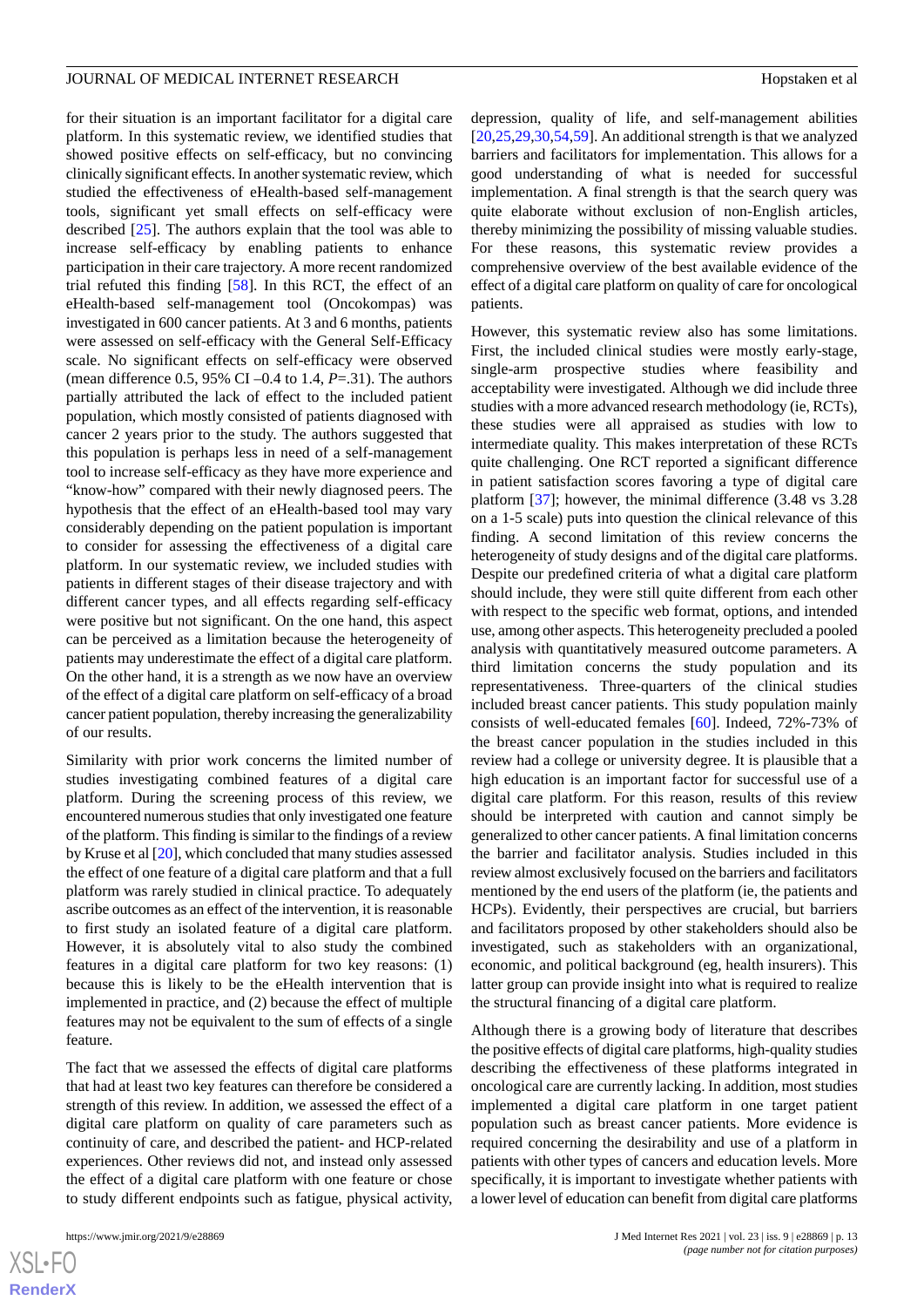to the same extent as their well-educated peers to avoid widened health disparities. The same applies to the patient population with limited internet access or internet skills. Studies in this review were performed in Australia, North America, and western Europe. The usefulness of digital care platforms in countries with low internet access is likely very different.

Concerning barriers and facilitators, future studies should aim to further elucidate barriers and facilitators at the organizational level and the economic and political levels. Ultimately, this is required for a digital care platform to become a successful eHealth-based tool in the improvement of quality of care for patients living with cancer.

they could potentially serve as a valuable medium to improve continuity of care by optimizing communication between patients and HCPs and among HCPs. The vast majority of patients are positive about a digital care platform and its ability to meet their needs in improving the availability of information and patient involvement. Although these results are favorable, they were mostly generated by early-stage, nonrandomized studies with a specific patient population. To fully understand whether a digital care platform is able to increase quality of care by supporting the delivery of coordinated, patient-centered oncological care, more advanced studies such as RCTs are required, as well as studies investigating the barriers and facilitators at the economic and political levels.

# **Conclusion**

Digital care platforms have a favorable effect on availability of information and enhancement of self-efficacy. Additionally,

# **Authors' Contributions**

JH and LV were primarily responsible for the review and data extraction, and share first authorship. MS and RH contributed equally as senior reviewers and share last authorship. All authors contributed to and approved the final version of the paper.

# <span id="page-13-10"></span>**Conflicts of Interest**

None declared.

# **Multimedia Appendix 1**

<span id="page-13-0"></span>Tables S1 and S2. [[DOCX File , 22 KB](https://jmir.org/api/download?alt_name=jmir_v23i9e28869_app1.docx&filename=69e4da5ec254966513e3bd9c6a33378f.docx)-[Multimedia Appendix 1\]](https://jmir.org/api/download?alt_name=jmir_v23i9e28869_app1.docx&filename=69e4da5ec254966513e3bd9c6a33378f.docx)

# <span id="page-13-1"></span>**References**

- <span id="page-13-2"></span>1. Miller KD, Nogueira L, Mariotto AB, Rowland JH, Yabroff KR, Alfano CM, et al. Cancer treatment and survivorship statistics, 2019. CA Cancer J Clin 2019 Sep 11;69(5):363-385. [doi: [10.3322/caac.21565\]](http://dx.doi.org/10.3322/caac.21565) [Medline: [31184787\]](http://www.ncbi.nlm.nih.gov/entrez/query.fcgi?cmd=Retrieve&db=PubMed&list_uids=31184787&dopt=Abstract)
- <span id="page-13-3"></span>2. Yabroff KR, Lund J, Kepka D, Mariotto A. Economic burden of cancer in the United States: estimates, projections, and future research. Cancer Epidemiol Biomarkers Prev 2011 Oct 05;20(10):2006-2014. [doi: [10.1158/1055-9965.epi-11-0650\]](http://dx.doi.org/10.1158/1055-9965.epi-11-0650)
- <span id="page-13-4"></span>3. Mayer DK, Nasso SF, Earp JA. Defining cancer survivors, their needs, and perspectives on survivorship health care in the USA. Lancet Oncol 2017 Jan;18(1):e11-e18. [doi: [10.1016/s1470-2045\(16\)30573-3](http://dx.doi.org/10.1016/s1470-2045(16)30573-3)]
- <span id="page-13-5"></span>4. Mariotto AB, Yabroff KR, Shao Y, Feuer EJ, Brown ML. Projections of the cost of cancer care in the United States: 2010-2020. J Natl Cancer Inst 2011 Jan 19;103(2):117-128 [[FREE Full text](http://europepmc.org/abstract/MED/21228314)] [doi: [10.1093/jnci/djq495](http://dx.doi.org/10.1093/jnci/djq495)] [Medline: [21228314\]](http://www.ncbi.nlm.nih.gov/entrez/query.fcgi?cmd=Retrieve&db=PubMed&list_uids=21228314&dopt=Abstract)
- 5. Stitzenberg KB, Sigurdson ER, Egleston BL, Starkey RB, Meropol NJ. Centralization of cancer surgery: implications for patient access to optimal care. J Clin Oncol 2009 Oct 01;27(28):4671-4678. [doi: [10.1200/jco.2008.20.1715\]](http://dx.doi.org/10.1200/jco.2008.20.1715)
- 6. Reade C, Elit L. Trends in gynecologic cancer care in North America. Obstet Gynecol Clin North Am 2012 Jun;39(2):107-129. [doi: [10.1016/j.ogc.2012.02.003](http://dx.doi.org/10.1016/j.ogc.2012.02.003)] [Medline: [22640706](http://www.ncbi.nlm.nih.gov/entrez/query.fcgi?cmd=Retrieve&db=PubMed&list_uids=22640706&dopt=Abstract)]
- <span id="page-13-6"></span>7. Gouma DJ, Busch ORC. Quality of care a matter of experience. Ned Tijdschr Geneeskd 2007 Sep 22;151(38):2082-2086. [Medline: [17948822](http://www.ncbi.nlm.nih.gov/entrez/query.fcgi?cmd=Retrieve&db=PubMed&list_uids=17948822&dopt=Abstract)]
- <span id="page-13-7"></span>8. Hannan EL, Radzyner M, Rubin D, Dougherty J, Brennan MF. The influence of hospital and surgeon volume on in-hospital mortality for colectomy, gastrectomy, and lung lobectomy in patients with cancer. Surgery 2002 Jan;131(1):6-15. [doi: [10.1067/msy.2002.120238\]](http://dx.doi.org/10.1067/msy.2002.120238) [Medline: [11812957\]](http://www.ncbi.nlm.nih.gov/entrez/query.fcgi?cmd=Retrieve&db=PubMed&list_uids=11812957&dopt=Abstract)
- <span id="page-13-8"></span>9. Kilsdonk MJ, Siesling S, van Dijk BAC, Wouters MW, van Harten WH. What drives centralisation in cancer care? PLoS One 2018 Apr 12;13(4):e0195673 [[FREE Full text](https://dx.plos.org/10.1371/journal.pone.0195673)] [doi: [10.1371/journal.pone.0195673](http://dx.doi.org/10.1371/journal.pone.0195673)] [Medline: [29649250](http://www.ncbi.nlm.nih.gov/entrez/query.fcgi?cmd=Retrieve&db=PubMed&list_uids=29649250&dopt=Abstract)]
- <span id="page-13-9"></span>10. Institute of Medicine, National Cancer Policy Board, Committee on Cancer Survivorship: Improving Care and Quality of Life. In: Hewitt M, Greenfield S, Stovall E, editors. From Cancer Patient to Cancer Survivor: Lost in Transition. Washington, DC: National Academies Press; 2006.
- 11. Arraras JI, Greimel E, Sezer O, Chie W, Bergenmar M, Costantini A, et al. An international validation study of the EORTC QLQ-INFO25 questionnaire: an instrument to assess the information given to cancer patients. Eur J Cancer 2010 Oct;46(15):2726-2738. [doi: [10.1016/j.ejca.2010.06.118](http://dx.doi.org/10.1016/j.ejca.2010.06.118)] [Medline: [20674333\]](http://www.ncbi.nlm.nih.gov/entrez/query.fcgi?cmd=Retrieve&db=PubMed&list_uids=20674333&dopt=Abstract)
- 12. Hibbard JH, Mahoney ER, Stockard J, Tusler M. Development and testing of a short form of the patient activation measure. Health Serv Res 2005 Dec;40(6 Pt 1):1918-1930 [\[FREE Full text\]](http://europepmc.org/abstract/MED/16336556) [doi: [10.1111/j.1475-6773.2005.00438.x](http://dx.doi.org/10.1111/j.1475-6773.2005.00438.x)] [Medline: [16336556](http://www.ncbi.nlm.nih.gov/entrez/query.fcgi?cmd=Retrieve&db=PubMed&list_uids=16336556&dopt=Abstract)]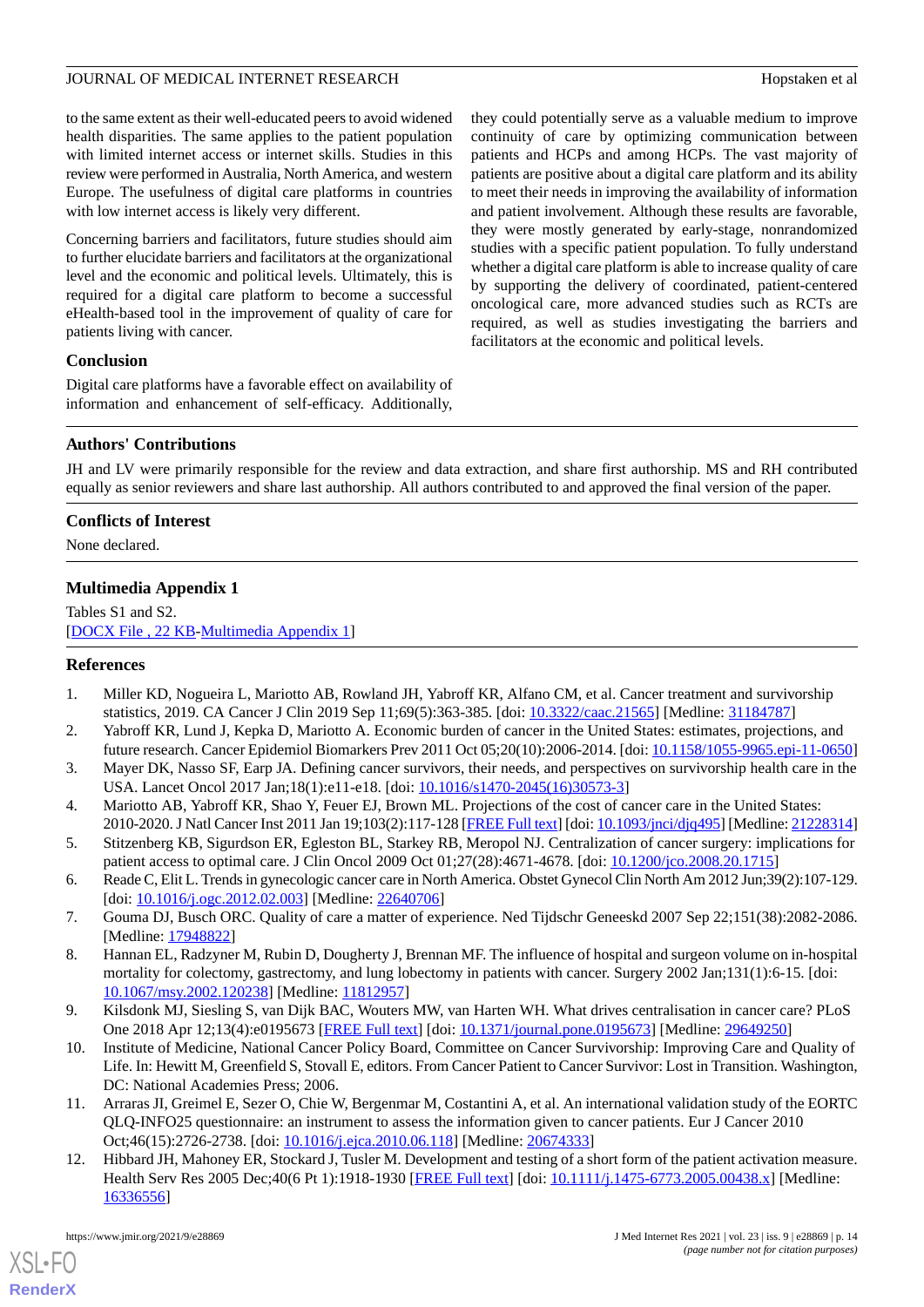- <span id="page-14-0"></span>13. Fagherazzi G, Goetzinger C, Rashid MA, Aguayo GA, Huiart L. Digital health strategies to fight COVID-19 worldwide: challenges, recommendations, and a call for papers. J Med Internet Res 2020 Jun 16;22(6):e19284 [[FREE Full text](https://www.jmir.org/2020/6/e19284/)] [doi: [10.2196/19284\]](http://dx.doi.org/10.2196/19284) [Medline: [32501804\]](http://www.ncbi.nlm.nih.gov/entrez/query.fcgi?cmd=Retrieve&db=PubMed&list_uids=32501804&dopt=Abstract)
- <span id="page-14-2"></span><span id="page-14-1"></span>14. Eysenbach G. What is e-health? J Med Internet Res 2001 Jun 18;3(2):e20 [[FREE Full text](https://www.jmir.org/2001/2/e20/)] [doi: [10.2196/jmir.3.2.e20\]](http://dx.doi.org/10.2196/jmir.3.2.e20) [Medline: [11720962](http://www.ncbi.nlm.nih.gov/entrez/query.fcgi?cmd=Retrieve&db=PubMed&list_uids=11720962&dopt=Abstract)]
- <span id="page-14-3"></span>15. Oh H, Rizo C, Enkin M, Jadad A. What is eHealth (3): a systematic review of published definitions. J Med Internet Res 2005 Feb 24;7(1):e1 [\[FREE Full text](https://www.jmir.org/2005/1/e1/)] [doi: [10.2196/jmir.7.1.e1\]](http://dx.doi.org/10.2196/jmir.7.1.e1) [Medline: [15829471\]](http://www.ncbi.nlm.nih.gov/entrez/query.fcgi?cmd=Retrieve&db=PubMed&list_uids=15829471&dopt=Abstract)
- <span id="page-14-4"></span>16. Penedo FJ, Oswald LB, Kronenfeld JP, Garcia SF, Cella D, Yanez B. The increasing value of eHealth in the delivery of patient-centred cancer care. Lancet Oncol 2020 May;21(5):e240-e251 [[FREE Full text](http://europepmc.org/abstract/MED/32359500)] [doi: [10.1016/S1470-2045\(20\)30021-8\]](http://dx.doi.org/10.1016/S1470-2045(20)30021-8) [Medline: [32359500](http://www.ncbi.nlm.nih.gov/entrez/query.fcgi?cmd=Retrieve&db=PubMed&list_uids=32359500&dopt=Abstract)]
- <span id="page-14-5"></span>17. Clauser SB, Wagner EH, Aiello Bowles EJ, Tuzzio L, Greene SM. Improving modern cancer care through information technology. Am J Prev Med 2011 May;40(5 Suppl 2):S198-S207 [\[FREE Full text\]](http://europepmc.org/abstract/MED/21521595) [doi: [10.1016/j.amepre.2011.01.014](http://dx.doi.org/10.1016/j.amepre.2011.01.014)] [Medline: [21521595](http://www.ncbi.nlm.nih.gov/entrez/query.fcgi?cmd=Retrieve&db=PubMed&list_uids=21521595&dopt=Abstract)]
- 18. Asan O, Nattinger AB, Gurses AP, Tyszka JT, Yen TW. Oncologists' views regarding the role of electronic health records in care coordination. JCO Clinical Cancer Informatics 2018 Dec(2):1-12. [doi: [10.1200/cci.17.00118](http://dx.doi.org/10.1200/cci.17.00118)]
- <span id="page-14-12"></span>19. de Wit ML, van Uden-Kraan CF, Lissenberg-Witte BI, Melissant HC, Fleuren MA, Cuijpers P, et al. Adoption and implementation of a web-based self-management application "Oncokompas" in routine cancer care: a national pilot study. Support Care Cancer 2019 Aug 18;27(8):2911-2920 [[FREE Full text\]](http://europepmc.org/abstract/MED/30564933) [doi: [10.1007/s00520-018-4591-5](http://dx.doi.org/10.1007/s00520-018-4591-5)] [Medline: [30564933](http://www.ncbi.nlm.nih.gov/entrez/query.fcgi?cmd=Retrieve&db=PubMed&list_uids=30564933&dopt=Abstract)]
- <span id="page-14-6"></span>20. Kruse CS, Bolton K, Freriks G. The effect of patient portals on quality outcomes and its implications to meaningful use: a systematic review. J Med Internet Res 2015 Feb 10;17(2):e44 [\[FREE Full text](https://www.jmir.org/2015/2/e44/)] [doi: [10.2196/jmir.3171](http://dx.doi.org/10.2196/jmir.3171)] [Medline: [25669240\]](http://www.ncbi.nlm.nih.gov/entrez/query.fcgi?cmd=Retrieve&db=PubMed&list_uids=25669240&dopt=Abstract)
- <span id="page-14-7"></span>21. Melissant HC, Verdonck-de Leeuw IM, Lissenberg-Witte BI, Konings IR, Cuijpers P, Van Uden-Kraan CF. 'Oncokompas', a web-based self-management application to support patient activation and optimal supportive care: a feasibility study among breast cancer survivors. Acta Oncologica 2018 Feb 16;57(7):924-934. [doi: [10.1080/0284186x.2018.1438654](http://dx.doi.org/10.1080/0284186x.2018.1438654)]
- <span id="page-14-8"></span>22. Kooij L, Groen WG, van Harten WH. The effectiveness of information technology-supported shared care for patients with chronic disease: a systematic review. J Med Internet Res 2017 Jun 22;19(6):e221 [[FREE Full text](https://www.jmir.org/2017/6/e221/)] [doi: [10.2196/jmir.7405](http://dx.doi.org/10.2196/jmir.7405)] [Medline: [28642218](http://www.ncbi.nlm.nih.gov/entrez/query.fcgi?cmd=Retrieve&db=PubMed&list_uids=28642218&dopt=Abstract)]
- <span id="page-14-10"></span><span id="page-14-9"></span>23. Tighe SA, Ball K, Kensing F, Kayser L, Rawstorn JC, Maddison R. Toward a digital platform for the self-management of noncommunicable disease: systematic review of platform-like interventions. J Med Internet Res 2020 Oct 28;22(10):e16774 [[FREE Full text](https://www.jmir.org/2020/10/e16774/)] [doi: [10.2196/16774\]](http://dx.doi.org/10.2196/16774) [Medline: [33112239\]](http://www.ncbi.nlm.nih.gov/entrez/query.fcgi?cmd=Retrieve&db=PubMed&list_uids=33112239&dopt=Abstract)
- 24. Hong YA, Hossain MM, Chou WS. Digital interventions to facilitate patient-provider communication in cancer care: A systematic review. Psychooncology 2020 Apr 13;29(4):591-603. [doi: [10.1002/pon.5310](http://dx.doi.org/10.1002/pon.5310)] [Medline: [31834650\]](http://www.ncbi.nlm.nih.gov/entrez/query.fcgi?cmd=Retrieve&db=PubMed&list_uids=31834650&dopt=Abstract)
- 25. Xu A, Wang Y, Wu X. Effectiveness of e-health based self-management to improve cancer-related fatigue, self-efficacy and quality of life in cancer patients: Systematic review and meta-analysis. J Adv Nurs 2019 Dec 20;75(12):3434-3447. [doi: [10.1111/jan.14197\]](http://dx.doi.org/10.1111/jan.14197) [Medline: [31566769](http://www.ncbi.nlm.nih.gov/entrez/query.fcgi?cmd=Retrieve&db=PubMed&list_uids=31566769&dopt=Abstract)]
- <span id="page-14-13"></span><span id="page-14-11"></span>26. Ayyoubzadeh SM, Kalhori SRN, Shirkhoda M, Mohammadzadeh N, Esmaeili M. Supporting colorectal cancer survivors using eHealth: a systematic review and framework suggestion. Support Care Cancer 2020 Aug 09;28(8):3543-3555. [doi: [10.1007/s00520-020-05372-6\]](http://dx.doi.org/10.1007/s00520-020-05372-6) [Medline: [32152763\]](http://www.ncbi.nlm.nih.gov/entrez/query.fcgi?cmd=Retrieve&db=PubMed&list_uids=32152763&dopt=Abstract)
- <span id="page-14-14"></span>27. McCann L, McMillan KA, Pugh G. Digital interventions to support adolescents and young adults with cancer: systematic review. JMIR Cancer 2019 Jul 31;5(2):e12071 [[FREE Full text](https://cancer.jmir.org/2019/2/e12071/)] [doi: [10.2196/12071\]](http://dx.doi.org/10.2196/12071) [Medline: [31368438\]](http://www.ncbi.nlm.nih.gov/entrez/query.fcgi?cmd=Retrieve&db=PubMed&list_uids=31368438&dopt=Abstract)
- <span id="page-14-15"></span>28. Slev VN, Mistiaen P, Pasman HRW, Verdonck-de Leeuw IM, van Uden-Kraan CF, Francke AL. Effects of eHealth for patients and informal caregivers confronted with cancer: A meta-review. Int J Med Inform 2016 Mar;87:54-67. [doi: [10.1016/j.ijmedinf.2015.12.013\]](http://dx.doi.org/10.1016/j.ijmedinf.2015.12.013) [Medline: [26806712](http://www.ncbi.nlm.nih.gov/entrez/query.fcgi?cmd=Retrieve&db=PubMed&list_uids=26806712&dopt=Abstract)]
- <span id="page-14-16"></span>29. Triberti S, Savioni L, Sebri V, Pravettoni G. eHealth for improving quality of life in breast cancer patients: A systematic review. Cancer Treat Rev 2019 Mar; 74:1-14. [doi: [10.1016/j.ctrv.2019.01.003](http://dx.doi.org/10.1016/j.ctrv.2019.01.003)] [Medline: [30658289](http://www.ncbi.nlm.nih.gov/entrez/query.fcgi?cmd=Retrieve&db=PubMed&list_uids=30658289&dopt=Abstract)]
- <span id="page-14-17"></span>30. Larson JL, Rosen AB, Wilson FA. The effect of telehealth interventions on quality of life of cancer patients: a systematic review and meta-analysis. Telemed J E Health 2018 Jun;24(6):397-405. [doi: [10.1089/tmj.2017.0112](http://dx.doi.org/10.1089/tmj.2017.0112)] [Medline: [29112484\]](http://www.ncbi.nlm.nih.gov/entrez/query.fcgi?cmd=Retrieve&db=PubMed&list_uids=29112484&dopt=Abstract)
- <span id="page-14-18"></span>31. Institute of Medicine (US) Committee on Quality of Healh Care in America. In: Richardson W, Berwick D, Bisgard J, Bristow L, Buck C, Cassel C, editors. Crossing the Quality Chasm: A New Health System for the 21st Century. Washington, DC: National Academy Press; 2001.
- <span id="page-14-20"></span><span id="page-14-19"></span>32. Bamidis PD, Paraskevopoulos E, Konstantinidis E, Spachos D, Billis A. Multimodal e-Health services for smoking cessation and public health: The SmokeFreeBrain Project approach. Stud Health Technol Inform 2017;245:5-9. [Medline: [29295041](http://www.ncbi.nlm.nih.gov/entrez/query.fcgi?cmd=Retrieve&db=PubMed&list_uids=29295041&dopt=Abstract)]
- 33. Moher D, Liberati A, Tetzlaff J, Altman DG, PRISMA Group. Preferred reporting items for systematic reviews and meta-analyses: the PRISMA statement. J Clin Epidemiol 2009 Oct;62(10):1006-1012. [doi: [10.1016/j.jclinepi.2009.06.005\]](http://dx.doi.org/10.1016/j.jclinepi.2009.06.005) [Medline: [19631508](http://www.ncbi.nlm.nih.gov/entrez/query.fcgi?cmd=Retrieve&db=PubMed&list_uids=19631508&dopt=Abstract)]
- 34. Ouzzani M, Hammady H, Fedorowicz Z, Elmagarmid A. Rayyan-a web and mobile app for systematic reviews. Syst Rev 2016 Dec 05;5(1):210 [[FREE Full text](https://systematicreviewsjournal.biomedcentral.com/articles/10.1186/s13643-016-0384-4)] [doi: [10.1186/s13643-016-0384-4](http://dx.doi.org/10.1186/s13643-016-0384-4)] [Medline: [27919275](http://www.ncbi.nlm.nih.gov/entrez/query.fcgi?cmd=Retrieve&db=PubMed&list_uids=27919275&dopt=Abstract)]
- 35. Grol R, Wensing M. What drives change? Barriers to and incentives for achieving evidence-based practice. Med J Aust 2004 Mar 15;180(S6):S57-S60. [doi: [10.5694/j.1326-5377.2004.tb05948.x\]](http://dx.doi.org/10.5694/j.1326-5377.2004.tb05948.x) [Medline: [15012583\]](http://www.ncbi.nlm.nih.gov/entrez/query.fcgi?cmd=Retrieve&db=PubMed&list_uids=15012583&dopt=Abstract)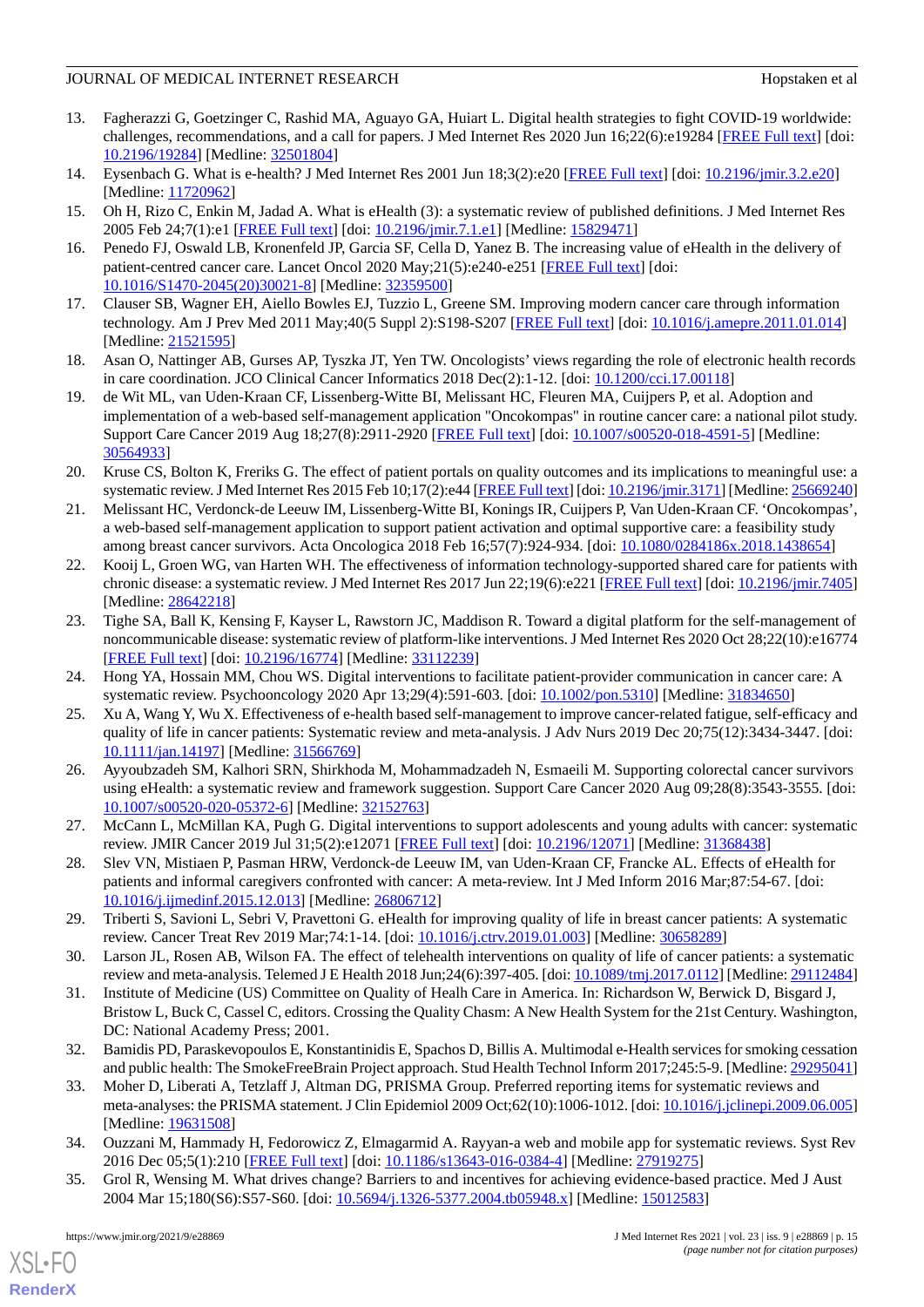- <span id="page-15-0"></span>36. Hong QN, Fàbregues S, Bartlett G, Boardman F, Cargo M, Dagenais P, et al. The Mixed Methods Appraisal Tool (MMAT) version 2018 for information professionals and researchers. EFI 2018 Dec 18;34(4):285-291. [doi: [10.3233/efi-180221](http://dx.doi.org/10.3233/efi-180221)]
- <span id="page-15-1"></span>37. Baker TB, Hawkins R, Pingree S, Roberts LJ, McDowell HE, Shaw BR, et al. Optimizing eHealth breast cancer interventions: which types of eHealth services are effective? Transl Behav Med 2011 Mar 29;1(1):134-145 [[FREE Full text](http://europepmc.org/abstract/MED/21709810)] [doi: [10.1007/s13142-010-0004-0\]](http://dx.doi.org/10.1007/s13142-010-0004-0) [Medline: [21709810](http://www.ncbi.nlm.nih.gov/entrez/query.fcgi?cmd=Retrieve&db=PubMed&list_uids=21709810&dopt=Abstract)]
- <span id="page-15-7"></span>38. Børøsund E, Cvancarova M, Moore SM, Ekstedt M, Ruland CM. Comparing effects in regular practice of e-communication and Web-based self-management support among breast cancer patients: preliminary results from a randomized controlled trial. J Med Internet Res 2014 Dec 18;16(12):e295 [\[FREE Full text\]](https://www.jmir.org/2014/12/e295/) [doi: [10.2196/jmir.3348](http://dx.doi.org/10.2196/jmir.3348)] [Medline: [25525672\]](http://www.ncbi.nlm.nih.gov/entrez/query.fcgi?cmd=Retrieve&db=PubMed&list_uids=25525672&dopt=Abstract)
- <span id="page-15-8"></span><span id="page-15-3"></span>39. De Regge M, Decoene E, Eeckloo K, Van Hecke A. Development and evaluation of an integrated digital patient platform during oncology treatment. J Patient Exp 2020 Feb 21;7(1):53-61 [\[FREE Full text](https://journals.sagepub.com/doi/10.1177/2374373518825142?url_ver=Z39.88-2003&rfr_id=ori:rid:crossref.org&rfr_dat=cr_pub%3dpubmed)] [doi: [10.1177/2374373518825142](http://dx.doi.org/10.1177/2374373518825142)] [Medline: [32128372](http://www.ncbi.nlm.nih.gov/entrez/query.fcgi?cmd=Retrieve&db=PubMed&list_uids=32128372&dopt=Abstract)]
- <span id="page-15-9"></span>40. Groen WG, Kuijpers W, Oldenburg HS, Wouters MW, Aaronson NK, van Harten WH. Supporting lung cancer patients with an interactive patient portal: feasibility study. JMIR Cancer 2017 Aug 08;3(2):e10 [[FREE Full text](https://cancer.jmir.org/2017/2/e10/)] [doi: [10.2196/cancer.7443\]](http://dx.doi.org/10.2196/cancer.7443) [Medline: [28790025\]](http://www.ncbi.nlm.nih.gov/entrez/query.fcgi?cmd=Retrieve&db=PubMed&list_uids=28790025&dopt=Abstract)
- <span id="page-15-4"></span>41. Gustafson D, Hawkins R, McTavish F, Pingree S, Chen W, Volrathongchai K, et al. Internet-based interactive support for cancer patients: are integrated systems better? J Commun 2008 Jun;58(2):238-257 [\[FREE Full text\]](http://europepmc.org/abstract/MED/21804645) [doi: [10.1111/j.1460-2466.2008.00383.x\]](http://dx.doi.org/10.1111/j.1460-2466.2008.00383.x) [Medline: [21804645\]](http://www.ncbi.nlm.nih.gov/entrez/query.fcgi?cmd=Retrieve&db=PubMed&list_uids=21804645&dopt=Abstract)
- <span id="page-15-10"></span>42. Kuijpers W, Groen WG, Oldenburg HS, Wouters MW, Aaronson NK, van Harten WH. eHealth for breast cancer survivors: use, feasibility and impact of an interactive portal. JMIR Cancer 2016 May 10;2(1):e3 [\[FREE Full text\]](https://cancer.jmir.org/2016/1/e3/) [doi: [10.2196/cancer.5456\]](http://dx.doi.org/10.2196/cancer.5456) [Medline: [28410178\]](http://www.ncbi.nlm.nih.gov/entrez/query.fcgi?cmd=Retrieve&db=PubMed&list_uids=28410178&dopt=Abstract)
- <span id="page-15-2"></span>43. Ruland CM, Maffei RM, Børøsund E, Krahn A, Andersen T, Grimsbø GH. Evaluation of different features of an eHealth application for personalized illness management support: cancer patients' use and appraisal of usefulness. Int J Med Inform 2013 Jul;82(7):593-603. [doi: [10.1016/j.ijmedinf.2013.02.007\]](http://dx.doi.org/10.1016/j.ijmedinf.2013.02.007) [Medline: [23507561](http://www.ncbi.nlm.nih.gov/entrez/query.fcgi?cmd=Retrieve&db=PubMed&list_uids=23507561&dopt=Abstract)]
- <span id="page-15-5"></span>44. Tiong SS, Koh E, Delaney G, Lau A, Adams D, Bell V, et al. An e-health strategy to facilitate care of breast cancer survivors: A pilot study. Asia Pac J Clin Oncol 2016 Jun 03;12(2):181-187. [doi: [10.1111/ajco.12475](http://dx.doi.org/10.1111/ajco.12475)] [Medline: [26935343\]](http://www.ncbi.nlm.nih.gov/entrez/query.fcgi?cmd=Retrieve&db=PubMed&list_uids=26935343&dopt=Abstract)
- <span id="page-15-11"></span>45. Alpert JM, Morris BB, Thomson MD, Matin K, Brown RF. Identifying how patient portals impact communication in oncology. Health Commun 2019 Nov 06;34(12):1395-1403 [\[FREE Full text\]](http://europepmc.org/abstract/MED/29979886) [doi: [10.1080/10410236.2018.1493418](http://dx.doi.org/10.1080/10410236.2018.1493418)] [Medline: [29979886](http://www.ncbi.nlm.nih.gov/entrez/query.fcgi?cmd=Retrieve&db=PubMed&list_uids=29979886&dopt=Abstract)]
- <span id="page-15-12"></span>46. Baudendistel I, Winkler E, Kamradt M, Brophy S, Längst G, Eckrich F, et al. Cross-sectoral cancer care: views from patients and health care professionals regarding a personal electronic health record. Eur J Cancer Care (Engl) 2017 Mar 03;26(2):e12429. [doi: [10.1111/ecc.12429\]](http://dx.doi.org/10.1111/ecc.12429) [Medline: [26840784](http://www.ncbi.nlm.nih.gov/entrez/query.fcgi?cmd=Retrieve&db=PubMed&list_uids=26840784&dopt=Abstract)]
- <span id="page-15-13"></span>47. Ector GI, Westerweel PE, Hermens RP, Braspenning KA, Heeren BC, Vinck OM, et al. The development of a web-based, patient-centered intervention for patients with chronic myeloid leukemia (CMyLife): design thinking development approach. J Med Internet Res 2020 May 15;22(5):e15895 [[FREE Full text](https://www.jmir.org/2020/5/e15895/)] [doi: [10.2196/15895\]](http://dx.doi.org/10.2196/15895) [Medline: [32412424](http://www.ncbi.nlm.nih.gov/entrez/query.fcgi?cmd=Retrieve&db=PubMed&list_uids=32412424&dopt=Abstract)]
- <span id="page-15-14"></span>48. Geerts PAF, van der Weijden T, Loeffen PGM, Janssen LEF, Almekinders C, Wienhold TA, et al. Developing a patient portal for haematology patients requires involvement of all stakeholders and a customised design, tailored to the individual needs. BMC Med Inform Decis Mak 2019 Jul 11;19(1):129 [[FREE Full text](https://bmcmedinformdecismak.biomedcentral.com/articles/10.1186/s12911-019-0868-y)] [doi: [10.1186/s12911-019-0868-y\]](http://dx.doi.org/10.1186/s12911-019-0868-y) [Medline: [31296210](http://www.ncbi.nlm.nih.gov/entrez/query.fcgi?cmd=Retrieve&db=PubMed&list_uids=31296210&dopt=Abstract)]
- <span id="page-15-16"></span><span id="page-15-15"></span>49. Gerber D, Beg M, Duncan T, Gill M, Craddock Lee SJ. Oncology nursing perceptions of patient electronic portal use: a qualitative analysis. Oncol Nurs Forum 2017 Mar 01;44(2):165-170 [[FREE Full text](http://europepmc.org/abstract/MED/28222081)] [doi: [10.1188/17.ONF.165-170](http://dx.doi.org/10.1188/17.ONF.165-170)] [Medline: [28222081](http://www.ncbi.nlm.nih.gov/entrez/query.fcgi?cmd=Retrieve&db=PubMed&list_uids=28222081&dopt=Abstract)]
- <span id="page-15-17"></span>50. Girault A, Ferrua M, Lalloué B, Sicotte C, Fourcade A, Yatim F, et al. Internet-based technologies to improve cancer care coordination: current use and attitudes among cancer patients. Eur J Cancer 2015 Mar;51(4):551-557. [doi: [10.1016/j.ejca.2014.12.001\]](http://dx.doi.org/10.1016/j.ejca.2014.12.001) [Medline: [25661828\]](http://www.ncbi.nlm.nih.gov/entrez/query.fcgi?cmd=Retrieve&db=PubMed&list_uids=25661828&dopt=Abstract)
- <span id="page-15-6"></span>51. Kildea J, Battista J, Cabral B, Hendren L, Herrera D, Hijal T, et al. Design and development of a person-centered patient portal using participatory stakeholder co-design. J Med Internet Res 2019 Feb 11;21(2):e11371 [\[FREE Full text\]](https://www.jmir.org/2019/2/e11371/) [doi: [10.2196/11371\]](http://dx.doi.org/10.2196/11371) [Medline: [30741643\]](http://www.ncbi.nlm.nih.gov/entrez/query.fcgi?cmd=Retrieve&db=PubMed&list_uids=30741643&dopt=Abstract)
- <span id="page-15-18"></span>52. Kuijpers W, Groen WG, Loos R, Oldenburg HSA, Wouters MWJM, Aaronson NK, et al. An interactive portal to empower cancer survivors: a qualitative study on user expectations. Support Care Cancer 2015 Sep 27;23(9):2535-2542 [[FREE Full](http://europepmc.org/abstract/MED/25876157) [text](http://europepmc.org/abstract/MED/25876157)] [doi: [10.1007/s00520-015-2605-0\]](http://dx.doi.org/10.1007/s00520-015-2605-0) [Medline: [25876157](http://www.ncbi.nlm.nih.gov/entrez/query.fcgi?cmd=Retrieve&db=PubMed&list_uids=25876157&dopt=Abstract)]
- <span id="page-15-19"></span>53. McCleary NJ, Greenberg TL, Barysauskas CM, Guerette EJ, Hassan M, Jacobson JO, et al. Oncology patient portal enrollment at a comprehensive cancer center: a quality improvement initiative. J Oncol Pract 2018 Aug;14(8):e451-e461. [doi: [10.1200/jop.17.00008\]](http://dx.doi.org/10.1200/jop.17.00008)
- 54. Escriva Boulley G, Leroy T, Bernetière C, Paquienseguy F, Desfriches-Doria O, Préau M. Digital health interventions to help living with cancer: A systematic review of participants' engagement and psychosocial effects. Psychooncology 2018 Dec 24;27(12):2677-2686. [doi: [10.1002/pon.4867\]](http://dx.doi.org/10.1002/pon.4867) [Medline: [30152074\]](http://www.ncbi.nlm.nih.gov/entrez/query.fcgi?cmd=Retrieve&db=PubMed&list_uids=30152074&dopt=Abstract)
- 55. Lamers RED, Cuypers M, Husson O, de Vries M, Kil PJM, Ruud Bosch JLH, et al. Patients are dissatisfied with information provision: perceived information provision and quality of life in prostate cancer patients. Psychooncology 2016 Jun 25;25(6):633-640. [doi: [10.1002/pon.3981](http://dx.doi.org/10.1002/pon.3981)] [Medline: [26403417](http://www.ncbi.nlm.nih.gov/entrez/query.fcgi?cmd=Retrieve&db=PubMed&list_uids=26403417&dopt=Abstract)]